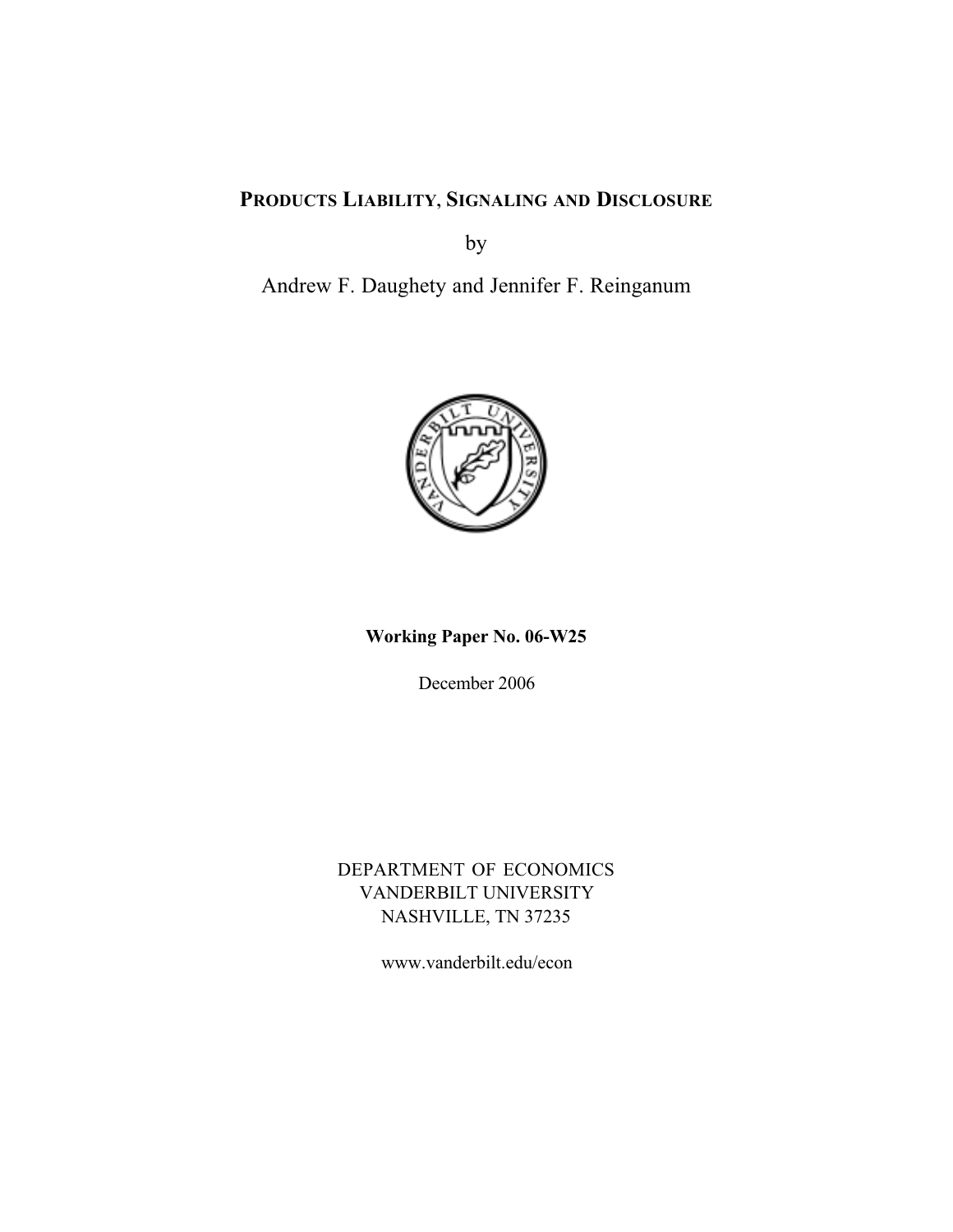## **Products Liability, Signaling and Disclosure**

Andrew F. Daughety Jennifer F. Reinganum

Department of Economics and Law School Vanderbilt University Nashville, TN 37235

andrew.f.daughety@vanderbilt.edu jennifer.f.reinganum@vanderbilt.edu

December 2006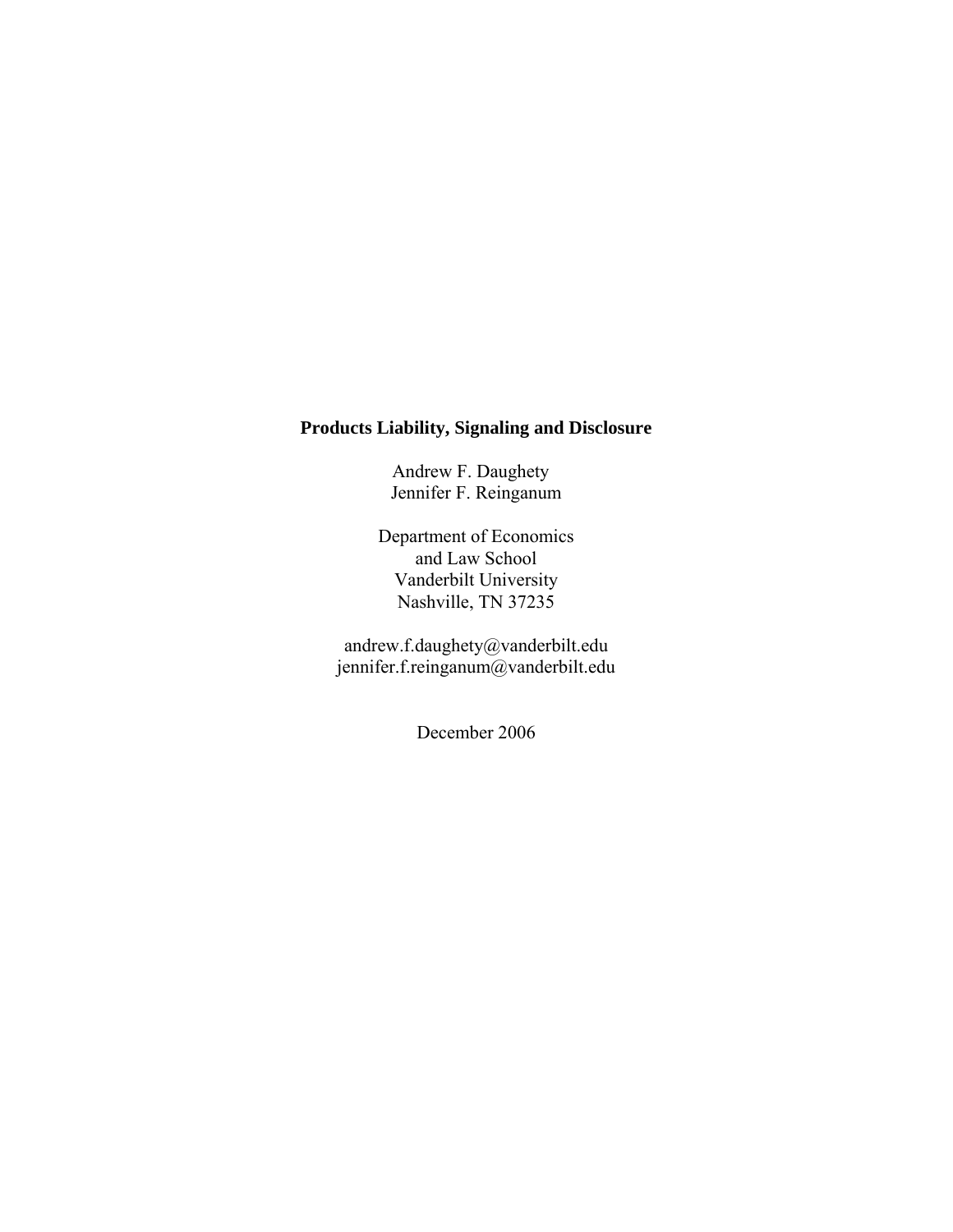#### **Products Liability, Signaling and Disclosure**

Andrew F. Daughety Jennifer F. Reinganum

#### ABSTRACT

In this paper we examine the behavior of a firm that produces a product with a privatelyobserved safety attribute; that is, consumers cannot observe directly the product's safety. The firm may, at a cost, disclose its safety prior to sale; alternatively, if a firm does not disclose its safety then consumers can attempt to infer its safety from the price charged. The liability system is important because it is a determinant of the firm's full marginal cost, which consists of both manufacturing cost and liability cost. If the firm does not bear substantial liability for a consumer's harm, then the firm's marginal cost consists mainly of manufacturing cost, which is presumably higher for safer products. On the other hand, if the firm does bear substantial liability for a consumer's harm, then the firm's marginal cost consists of both manufacturing cost and liability cost. In this case, it is quite possible for a firm producing a safer product to have lower full marginal cost. We characterize the firm's equilibrium disclosure and pricing behavior, and compare that behavior and the associated welfare to what would occur under a regime of mandatory disclosure. We derive a range of disclosure costs that would induce a high-safety firm to choose disclosure over signaling. When the firm's full marginal cost is increasing (decreasing) in safety, a firm with a high-safety product will sometimes inefficiently choose to signal rather than disclose (disclose rather than to signal). Furthermore, we find that whether *ex ante* information regulation (in the form of mandatory disclosure) or reliance on *ex post* liability that induces information revelation is the better policy also depends upon whether the firm faces substantial liability for a consumer's harm. Finally, we find that a small fraction of naively optimistic consumers (who always buy as if the product were of high safety) leads to higher profits for both less-safe and safer products, and a reduced incentive for voluntary disclosure.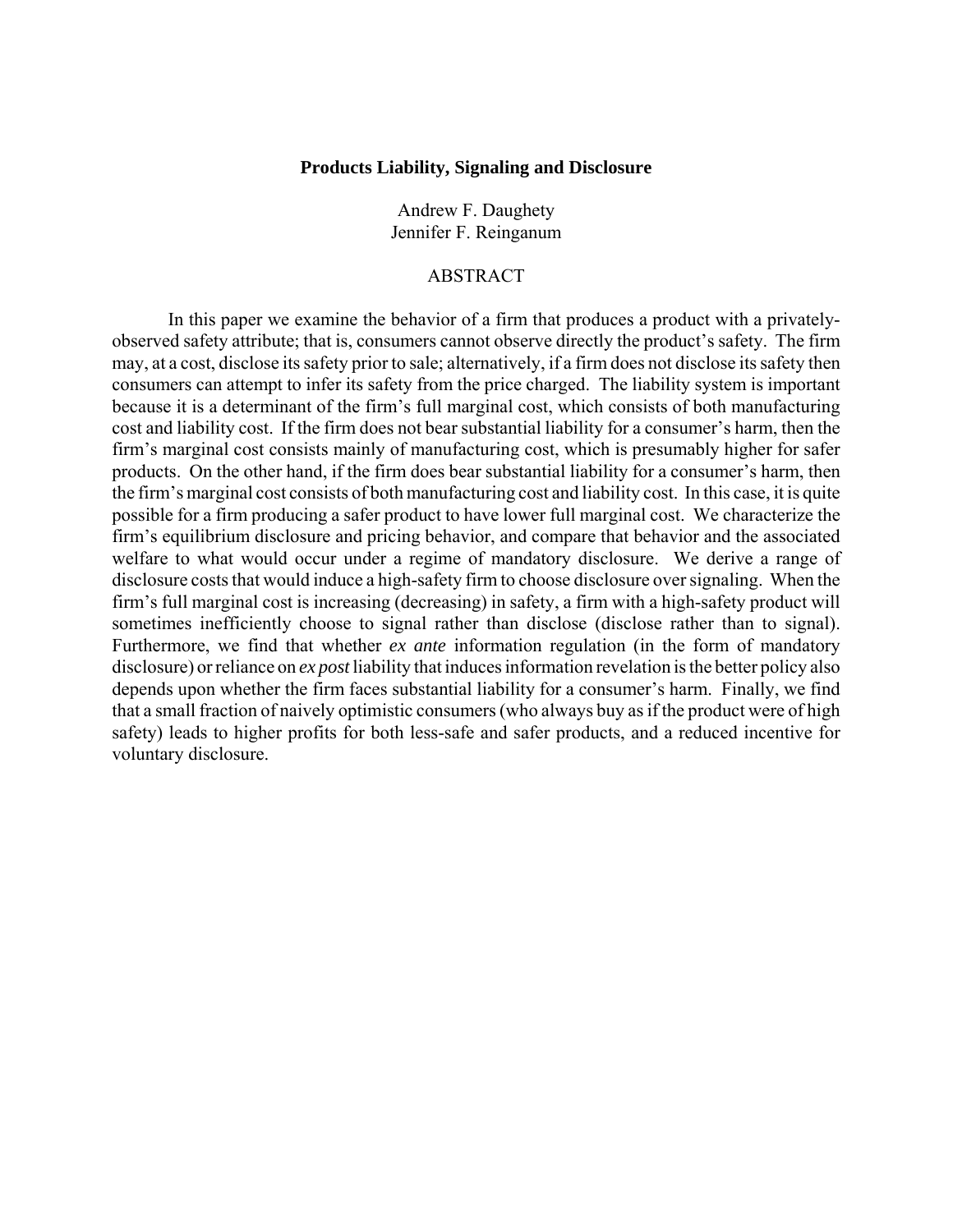#### 1. Introduction

In this paper we examine the behavior of a firm that produces a product with a safety attribute. We assume that the firm knows whether its product is of high safety or low safety, where a safer product is one with a lower probability of causing harm. On the other hand, consumers of the product cannot observe directly the product's safety. Consumers can learn safety through one of two routes. The firm may, at a cost, disclose its safety prior to sale; alternatively, if a firm does not disclose its safety then consumers can attempt to infer its safety from the price charged. That is, consumers may learn the product's safety through disclosure or through signaling.

The liability system is important because it is a determinant of the firm's full marginal cost, which consists of both manufacturing cost and liability cost; this dependence of marginal cost on liability in turn affects the price and the output level for the firm, thereby influencing welfare. In particular, if the firm does not bear substantial liability for a consumer's harm, then the firm's marginal cost consists mainly of manufacturing cost, which is presumably higher for safer products. On the other hand, if the firm does bear substantial liability for a consumer's harm, then the firm's marginal cost consists of both manufacturing cost and liability cost. In this case, it is quite possible for a firm producing a safer product to have lower full marginal cost (the composition of marginal cost and its relationship to liability law will be discussed in detail below). We show that whether high safety is signaled with a higher or a lower price (than would occur under full information) depends critically upon whether the firm bears substantial liability for a consumer's harm.<sup>1</sup>

 $<sup>1</sup>$  Technically, when the firm's full marginal cost is increasing (decreasing) in safety, we find</sup> that the firm distorts its price upward (downward) to signal high safety. We showed this basic result for a continuum of types in Daughety and Reinganum, 1995, but that model did not allow for voluntary disclosure or for possibly-naive consumers.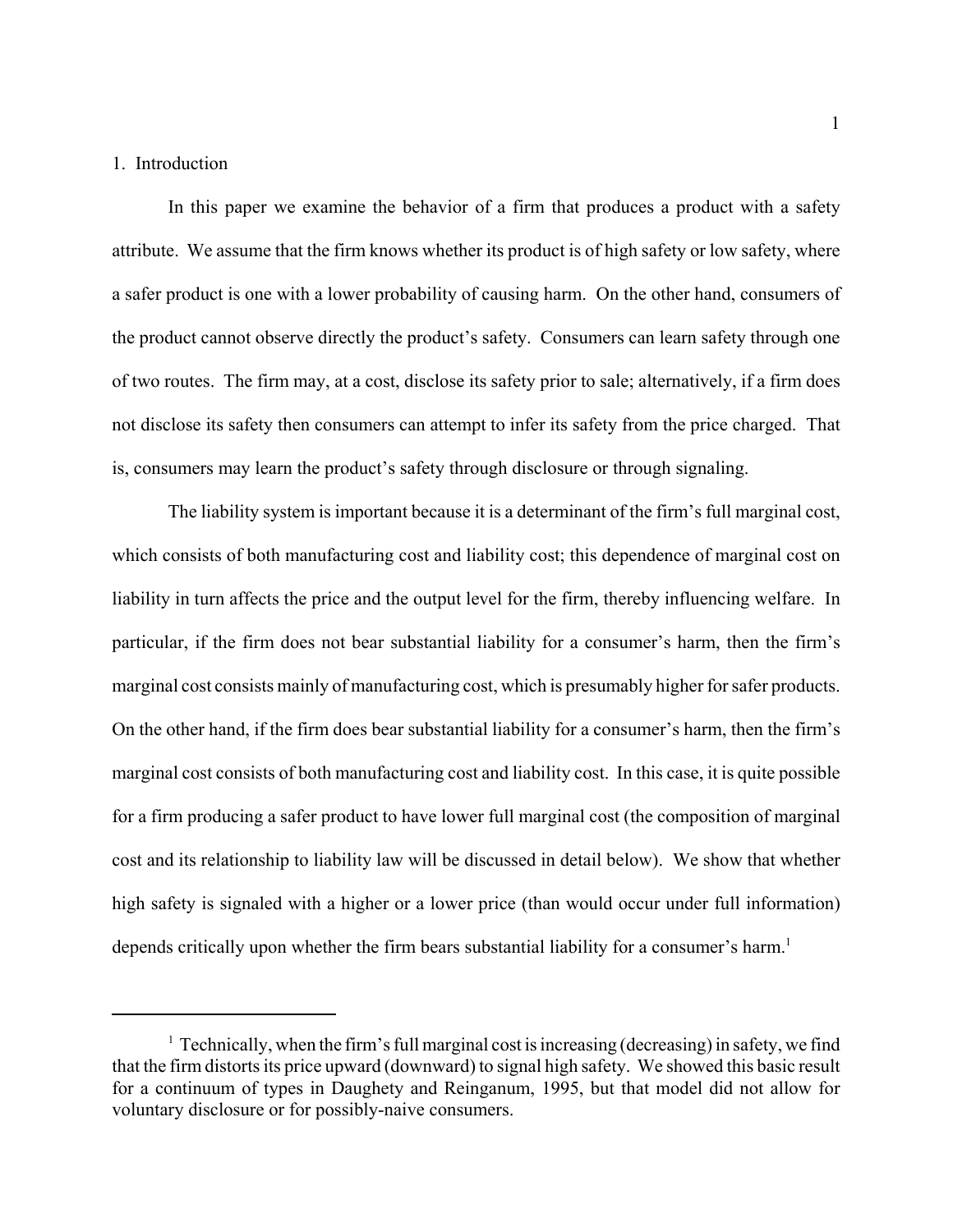Since the safety of a firm's product is revealed – either through disclosure or through signaling – a welfare analysis of voluntary disclosure now focuses not on how much information is ultimately revealed, *but whether it is revealed through the socially-optimal channel*. A low-safety firm charges its full-information price and makes its full-information profits in a separating signaling equilibrium; consequently, a low-safety firm will never engage in disclosure for any positive disclosure cost. When the firm does not bear substantial liability for a consumer's harm, then in a separating signaling equilibrium the high-safety firm charges a higher price and sells less output than it would under full information (*a fortiori*, this is less than the socially-optimal output). Since the firm considers its own profit increase from disclosure, but not the value of the additional output to consumers, there will be a range of disclosure costs for which the high-safety firm inefficiently chooses to signal rather than disclose. In this parameter regime, a mandatory disclosure rule may be beneficial (this is discussed with more precision in Section 4). However, when the firm does bear substantial liability for a consumer's harm, then in a separating signaling equilibrium the high-safety firm typically<sup>2</sup> charges a <u>lower</u> price and sells more output than it would under full information (though still less than the socially-optimal output). In this case, although there is a range of disclosure costs for which the high-safety firm will choose disclosure, any disclosure is welfareimpairing, even if the disclosure cost is zero. Thus, whether *ex ante* information regulation (in the form of mandatory disclosure) or reliance on *ex post* liability that induces information revelation is the better policy also depends upon whether the firm faces substantial liability for a consumer's harm.

<sup>&</sup>lt;sup>2</sup> We say "typically" because when the marginal cost of a low-safety unit is substantially higher than the marginal cost of a high-safety unit, then the firm with the high-safety product can signal without distorting its price away from the full-information level.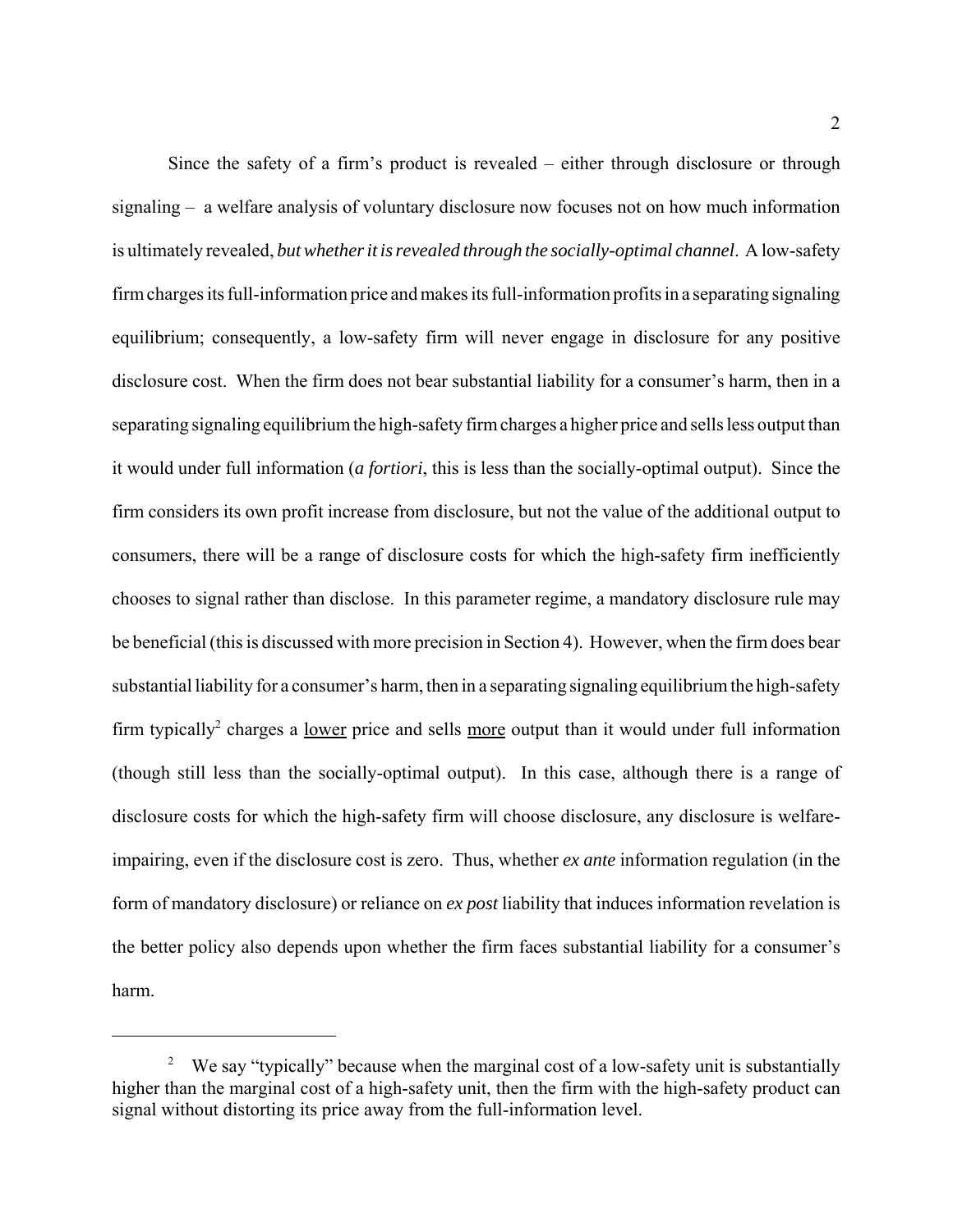Finally, we re-consider the analysis under the assumption that a small fraction of consumers are "naively optimistic:" while these consumers become informed when safety is disclosed, they do not update their beliefs about safety based on the product's price (following non-disclosure). Rather, they persistently believe that the product is of high quality, and purchase accordingly. We find that the presence of such consumers is beneficial not only to the low-safety firm, but also to the high-safety firm (since it need not engage in as much distortion in order to signal its safety). Since both firm types enjoy higher profits in the separating signaling equilibrium, incentives for voluntary disclosure are reduced by the presence of such consumers.

#### *Literature Review*

There is an extensive economics literature that deals with firms selling products whose quality is exogenous and known to the firms themselves, but is not observable to consumers prior to purchase. Two alternative conceptualizations of the problem have yielded two streams of research between which, to our knowledge, there is virtually no cross-talk. The two<sup>3</sup> resulting literatures are (1) the disclosure literature, which assumes that a firm can credibly disclose its quality, perhaps at a cost; and (2) the signaling literature, which assumes that a firm cannot credibly disclose its quality and must rely on other strategies, most notably the price, that might convey information. The disclosure literature invariably makes an assumption which renders signaling

<sup>&</sup>lt;sup>3</sup> A third distinct approach to unobservable quality involves the idea of a "qualityguaranteeing price" (beginning with Klein and Leffler, 1981; see Bester, 1998, for a recent example and further references). In this literature, quality is endogenously-chosen by the firm after it posts its price. A firm that dilutes its quality will lose future sales, and a firm that charges too low a price will have an incentive to subsequently dilute quality. Understanding this, consumers will not buy at such prices. Instead, there is a threshold price that is high enough to make it optimal for the firm subsequently to provide high quality rather than to cash in now and forego future sales. Consumers will only be willing to buy at prices at or above this quality-guaranteeing price.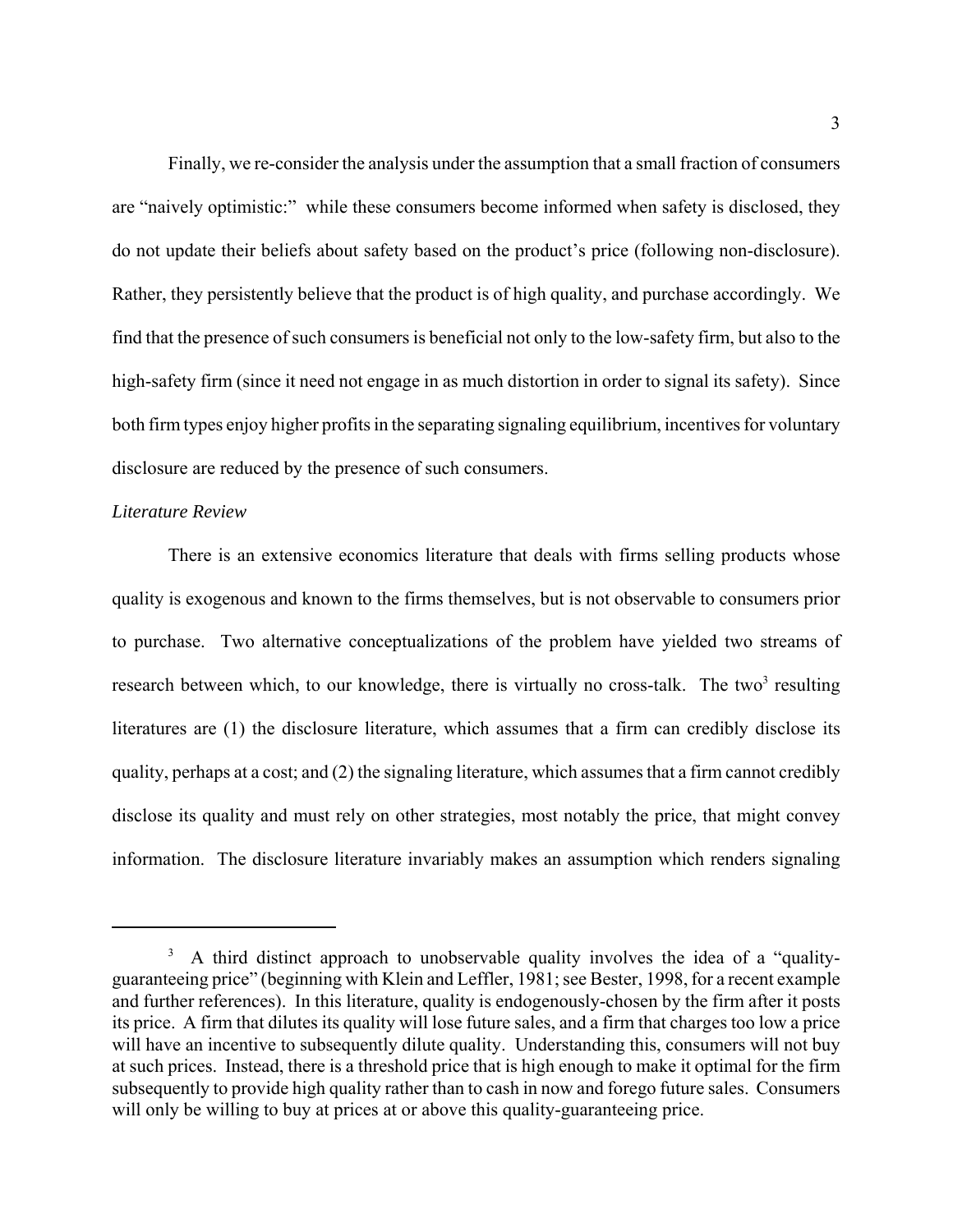impossible: the marginal cost of production is independent of quality.<sup>4</sup> Thus, for these models, nondisclosure is consistent with all non-disclosing types charging the same price.<sup>5</sup> Few signaling models of product quality assume that products of different quality are equally costly to produce.<sup>6</sup> Most signaling models assume that higher-quality products are more costly,<sup>7</sup> and some are agnostic on the issue, allowing higher-quality products to be either more or less costly.<sup>8</sup> This difference in marginal costs allows the price chosen by the firm to reveal its product's quality.

 Several previous papers develop models in which price signals product quality; such a model will appear as part of our analysis, but it will be augmented with a disclosure decision. Bagwell and Riordan (1991) provide a two-type model which is very similar to the one we use for our signaling subgame; the main difference is that we also allow full marginal cost to decrease in quality, which is envisioned in this paper as safety. Daughety and Reinganum (1995) provide a model with a continuum of types that permits marginal cost to be either increasing in safety or decreasing in safety; the signaling portion of our current model is essentially a two-type version of

 $6$  But see Hertzendorf and Overgaard (2001a,b) for models that do make this assumption.

<sup>&</sup>lt;sup>4</sup> Most disclosure models do not consider liability cost for the firm; those that do consider it assume perfect compensation, so consumers do not care about quality (see, for example, Polinsky and Shavell, 2006).

<sup>&</sup>lt;sup>5</sup> For examples of models which involve a single firm (or can be viewed as such due to a lack of strategic interaction), see Viscusi (1978), Grossman (1981), Milgrom (1981), Jovanovic (1982), Matthews and Postlewaite (1985), Milgrom and Roberts (1986b), Shavell (1994) and Polinsky and Shavell (2006). For examples involving multiple firms, see Board (2003), Cheong and Kim (2004), Levin, Peck and Ye (2005), and Hotz and Xiao (2005).

<sup>7</sup> Examples include Bagwell and Riordan (1991), Bagwell (1993), Shieh (1993), Fluet and Garella (2002), and Daughety and Reinganum (2005, 2007).

<sup>&</sup>lt;sup>8</sup> Examples include Milgrom and Roberts (1986a) and Daughety and Reinganum (1995, 2005).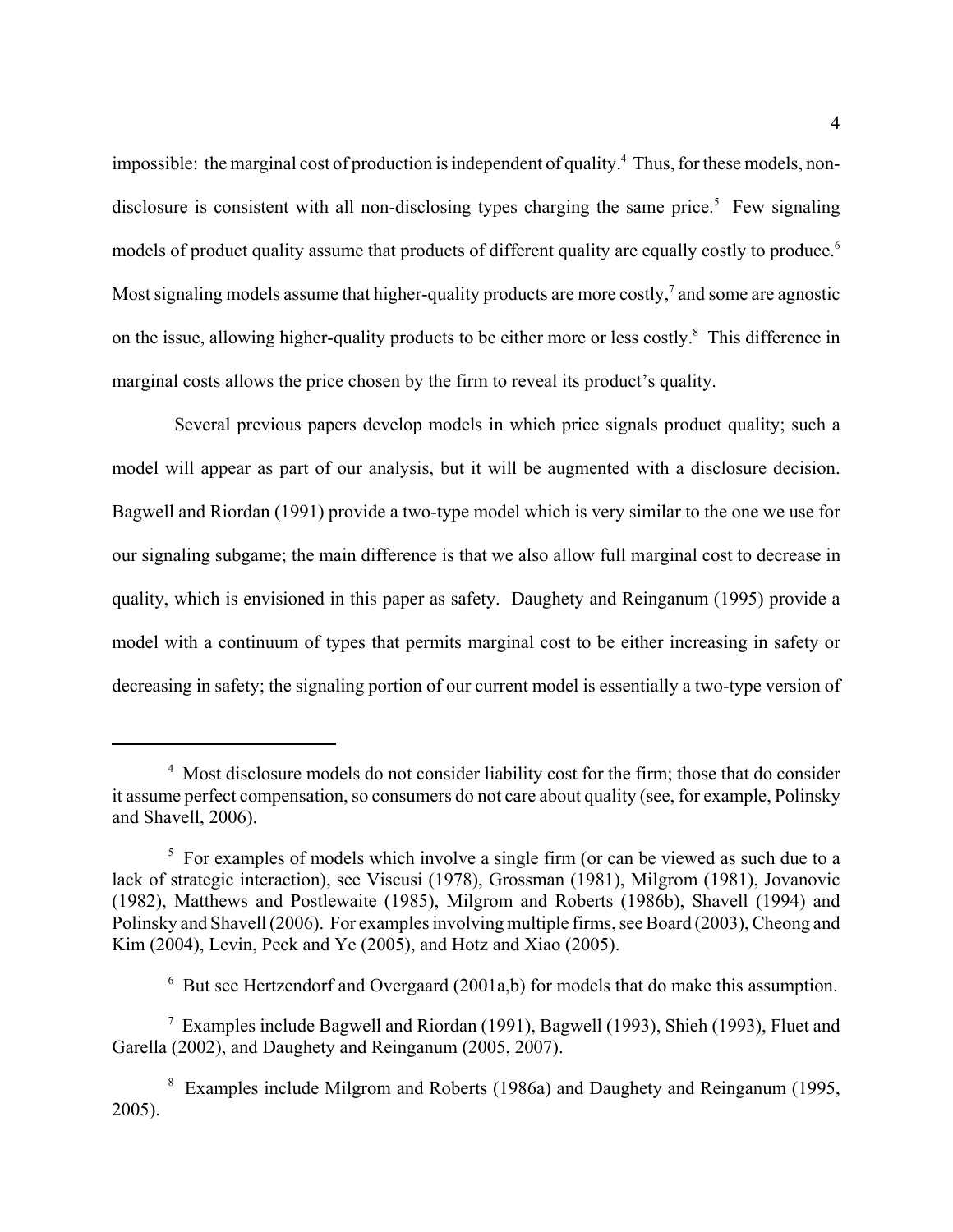this model. Daughety and Reinganum (2005) provide a model with a continuum of types and unit demand; in that paper, the firm can commit to a disclosure policy before it learns its type, but cannot make a disclosure after learning its type. In the current paper, we model the disclosure decision as occurring after the firm has learned its type, consistent with the usual timing in the disclosure literature.<sup>9</sup> Finally, in Daughety and Reinganum (2005, 2007), no disclosure is possible but multiple firms engage in price-quality signaling under the assumption that marginal cost is increasing in quality. $10$ 

On the disclosure side of the literature, Jovanovic (1982) and Polinsky and Shavell (2006) are perhaps the closest in certain attributes to our paper. Jovanovic assumes that a firm knows the quality of its own good, but disclosure is costly. Since marginal cost does not vary with quality, all firms that do not disclose receive the same price (that is, price cannot serve as a signal of quality following non-disclosure). Polinsky and Shavell (2006) examine a model in which firms that may face liability for harm can disclose quality information costlessly, but need not acquire it. They examine the usefulness of mandatory disclosure rules in this context, with particular emphasis on how they affect incentives to acquire information in the first place. Absent liability, if acquisition were costless then skeptical beliefs on the part of consumers would induce the firm to acquire information and then disclose it. But if information is costly to acquire, then a firm may not disclose its quality either because it does not know its quality, or because it knows its quality is low (a firm

<sup>&</sup>lt;sup>9</sup> One exception is Levin, Peck and Ye (2005), who consider both alternatives: (1) the disclosure decision is made before the firm learns its product quality; and (2) the disclosure decision is made after the firm learns its product quality.

 $10$  Arlen and Bunting (2006) ask whether voluntary contracting over liability can signal quality when price is competitively determined.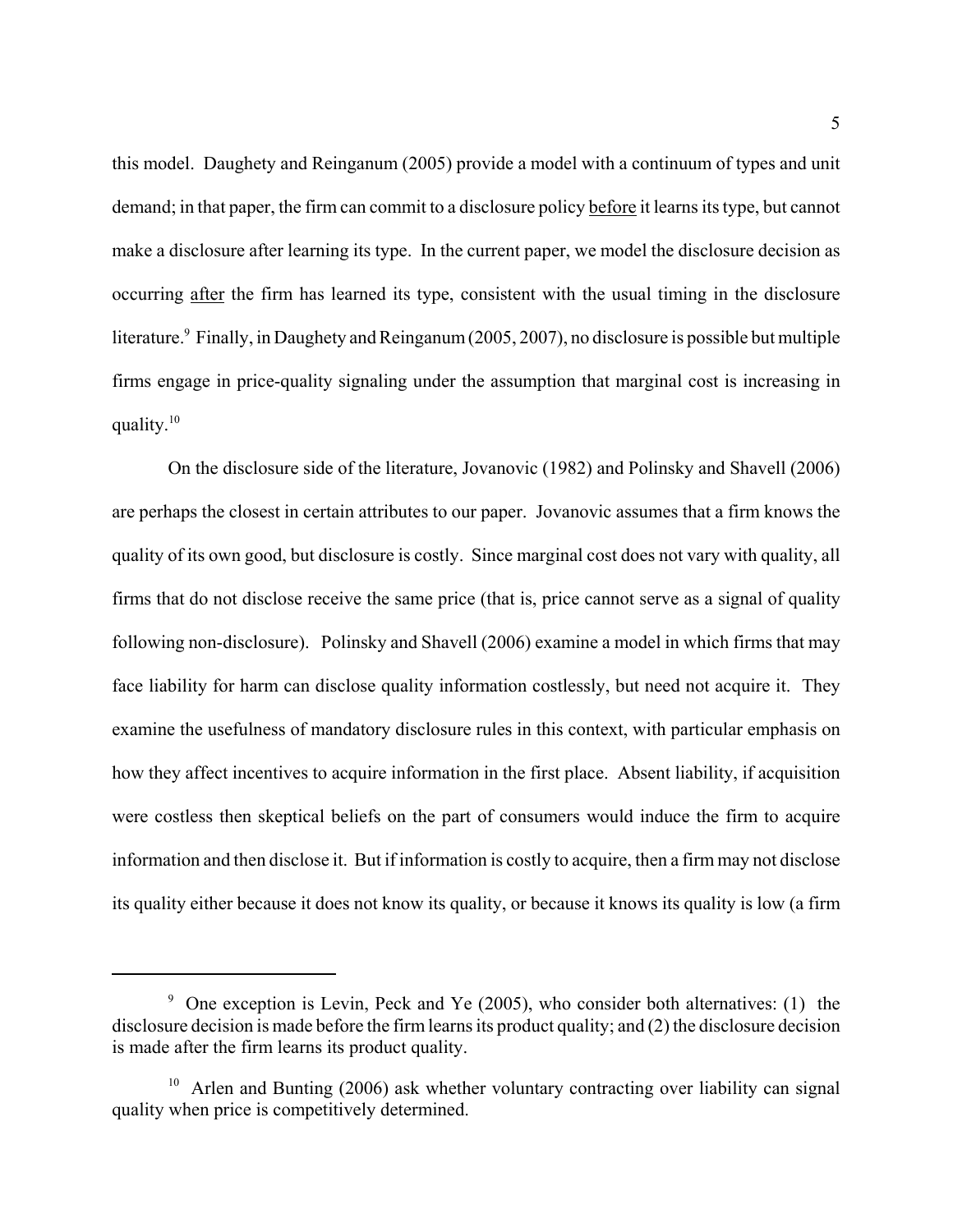which learns that its product is of high quality will disclose this). Again, since marginal cost does not vary with quality, price cannot serve as a signal of quality following non-disclosure. Polinsky and Shavell then consider liability under both a negligence standard and strict liability. Since the firm will meet the standard of care in a negligence regime, this will reduce to the previous analysis in which the consumer bears all of the loss (and, since liability costs are zero, the firm's marginal cost does not vary with quality). When the firm faces strict liability, then its marginal liability costs must vary with quality, but in this case Polinsky and Shavell assume that the consumer is fullycompensated and hence she no longer cares about quality (and the firm no longer cares about disclosure).

In our model, the acquisition of information is costless but its disclosure is costly, and thus some firm types will not disclose (as in Jovanovic, 1982). However, because marginal cost varies with safety (and because consumers still bear some of the loss, so they care about safety), the firm's price will serve as a signal of its product's safety following non-disclosure. Thus, our assessment of the value of mandatory disclosure focuses not on the amount of information that is ultimately provided, but on whether it is provided through the socially-optimal channel (e.g., disclosure or signaling). $^{11}$ 

The only published paper of which we are aware that involves both disclosure and signaling is Fishman and Hagerty (2003).<sup>12, 13</sup> However, in their model disclosure and signaling are not

<sup>&</sup>lt;sup>11</sup> In a companion paper, "Communicating Quality: A Unified Model of Disclosure and Signaling" (Daughety and Reinganum, 2006), we examine a version of the signaling-versusdisclosure model with a continuum of quality levels; however, that paper does not consider firm liability for losses nor does it consider the effects of naive consumers on pricing and disclosure.

 $12$  Since completing this paper, we have become aware of a working paper by Caldieraro, Shin and Stivers (2007) that assumes one high-quality and one low-quality firm (firms know each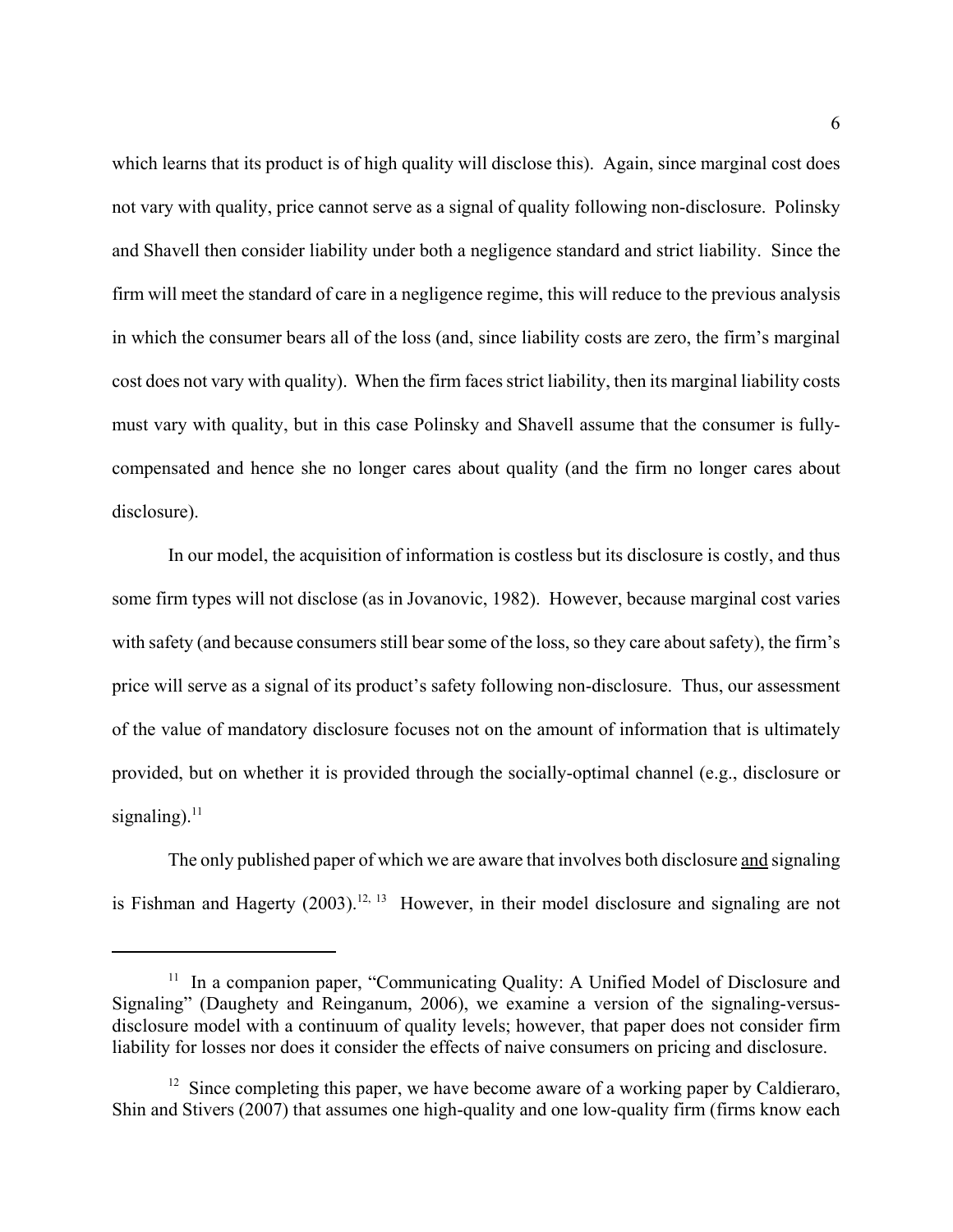substitutes (as they are in our model), but complements, due to an externality between different types of consumers. Thus, signaling does not accompany non-disclosure in their model (because they maintain the crucial assumption that marginal cost is the same for high- and low-quality products); it can only accompany disclosure.<sup>14</sup> Our model is very different from that of Fishman and Hagerty (2003) in that all consumers become informed about safety when the firm discloses it; moreover, our consumers have downward-sloping demand. Our firm has a marginal cost that is safetydependent, though it may be increasing or decreasing in safety. Thus, if a firm does not disclose its safety directly, it reveals it through its price: disclosure and signaling are substitutes.

## *Plan of the Paper*

In Section 2, we describe the model set-up and notation. Section 3 characterizes equilibrium pricing with and without disclosure. Section 4 compares equilibrium disclosure with sociallyoptimal disclosure and considers the desirability of mandatory disclosure rules. Section 5 modifies

others' qualities; consumers cannot observe quality directly). After firms individually choose whether or not to disclose, only some consumers observe the disclosure, leading to both disclosure and signaling by the firms. Even though disclosure is free, consumers cannot induce "unraveling" as they cannot employ skeptical beliefs.

<sup>&</sup>lt;sup>13</sup> A related paper from the auction literature is Cai, Riley and Ye (forthcoming). A seller with private info regarding her own valuation auctions an item to multiple potential buyers, whose valuations are positively-correlated with that of the seller. The seller's reserve price signals her value to the buyers but signaling involves distortion. In the working paper version, the authors briefly discuss an application involving costly external value certification.

 $14$  This occurs because they assume two different types of consumer, each of which demands one unit; one type of consumer becomes "informed" about quality when a disclosure is made, while the other remains "uninformed" about actual quality, but is aware that a disclosure has been made. In this setting, an "uninformed" consumer can draw an inference from the firm's price about its quality. To see how this can happen, suppose that most consumers are capable of becoming "informed." Then a firm which makes a disclosure and charges a high price will only do so if it is a high-quality firm, for if it were a low-quality firm charging a high price, it would alienate all of the informed consumers. So an uninformed consumer who knows that a disclosure was made (but not its content) can infer from a high price that the firm has a high-quality product.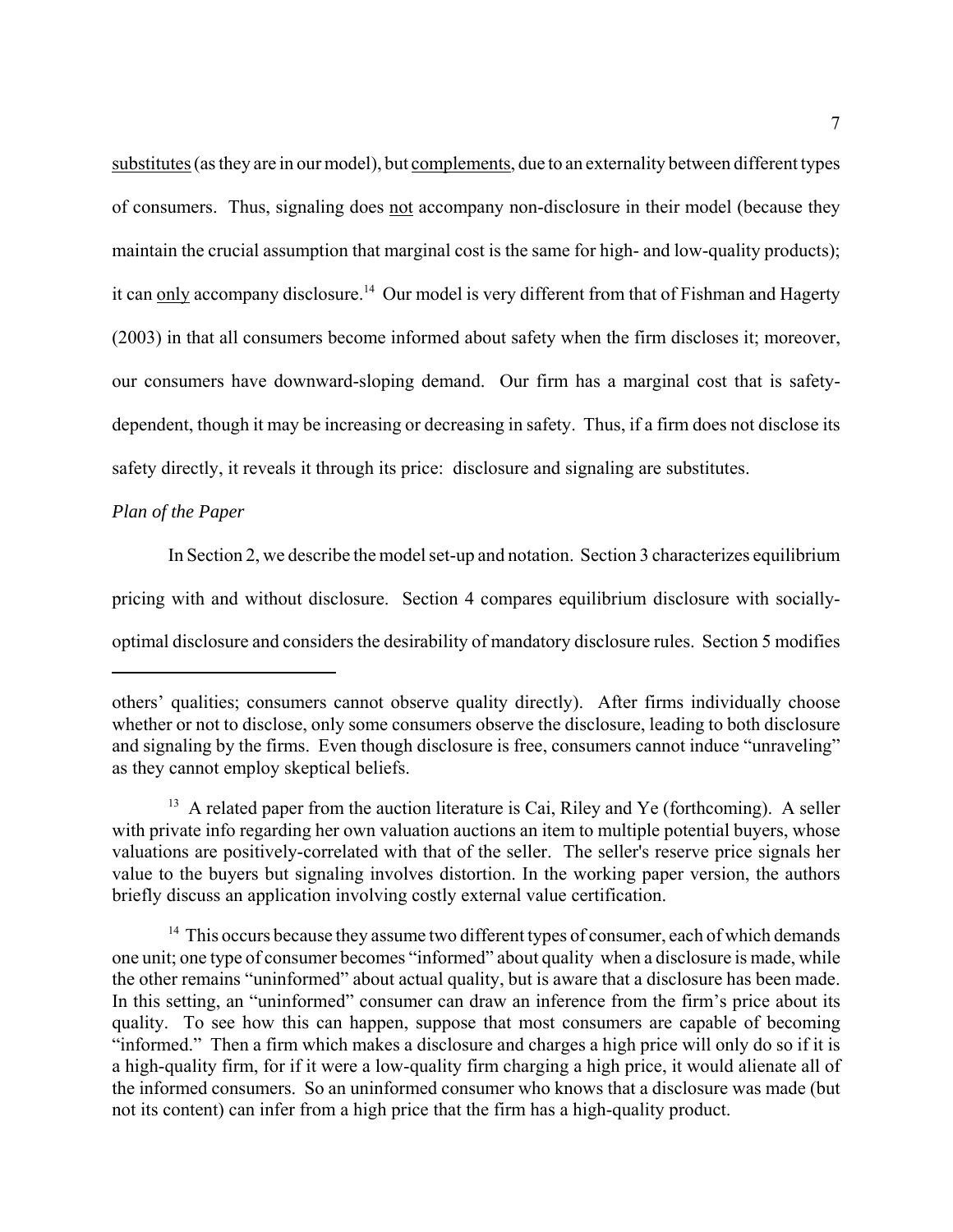the preceding analysis to incorporate naive consumers who do not apply the skeptical beliefs that are integral to both signaling and disclosure models. While these consumers become informed when safety is disclosed, they do not update their beliefs about safety based on the product's price (following non-disclosure), but persistently believe that the product is of high safety. We analyze such a case because we expect it is the one that is most worrisome to those considering disclosure policy in consumer-goods markets. Section 6 summarizes and suggests some possible extensions. Extensive derivations are provided in the Appendix.

## 2. Model Set-up

## *Safety*

Assume that a single firm produces a product that may be of either high (H) safety or low (L) safety; let  $\lambda \in (0, 1)$  denote the probability that the product is of high safety. Safety itself takes the form of a probability that the consumer is not harmed by the product. Let  $\theta_i$  represent the probability that the consumer is not harmed by the product of type  $i \in \{H, L\}$ , where  $1 > \theta_H > \theta_L >$ 0. Thus, either type of product may be used without harm in a given instance of its consumption, but either type of product may also cause harm in a given instance; the key attribute is that highersafety products are more likely to be used without harm.

#### *Liability*

When use of the product causes harm, a loss is created; this loss includes the actual harm experienced by the consumer, plus any costs associated with settlement or trial. The liability system allocates the loss between the consumer and the firm, by specifying how much compensation is due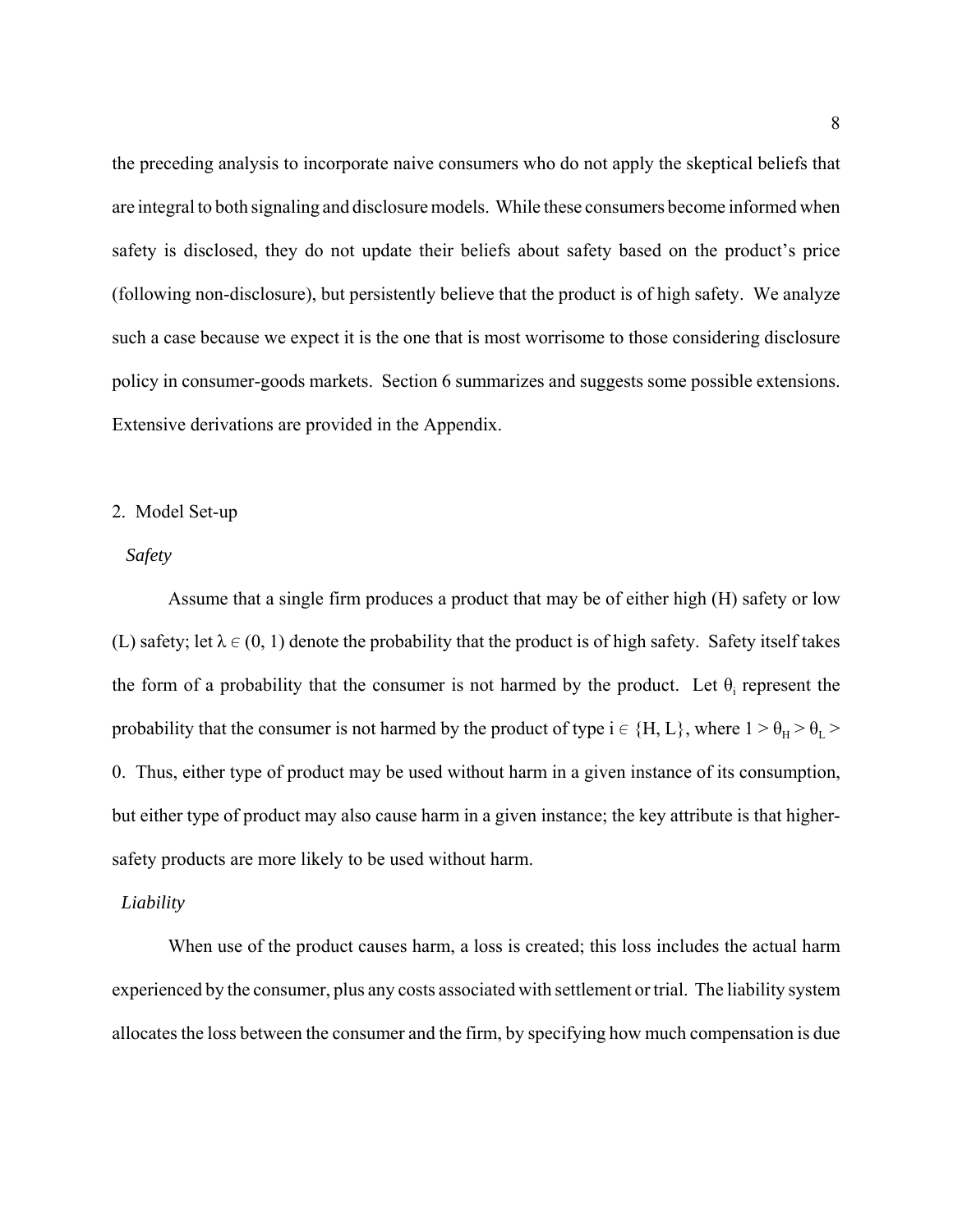to the consumer from the firm, and under what circumstances.<sup>15</sup> For instance, assuming strict liability, the firm is responsible for the consumer's harm, but each party is responsible for her own legal costs. Moreover, it may be difficult for the plaintiff to establish causation in a given instance. Thus, we expect that consumers will bear some residual loss, and we denote the uncompensated loss to the consumer by  $\delta > 0$ . We denote the firm's anticipated liability payment in the event of harm by  $\gamma > 0$ ; thus, the total loss is given by  $T = \delta + \gamma$ .

#### *Consumers*

Both types of product provide utility to the consumer, but a unit that fails provides less utility. In particular, assume that the consumer's utility is quadratic in the quantity consumed of the product of interest, with the coefficient on the quadratic term denoted β, and the coefficient on the linear term denoted  $\alpha$  in the case of a unit that does not cause harm and  $\alpha$  -  $\delta$  in the case of a unit that fails, causing the consumer to bear the loss δ. The consumer may or may not be able to observe directly the product's safety before purchase. Let the <u>perceived safety</u> of the good be denoted  $\tilde{\theta}$ . If the product's safety is observable before purchase (e.g., because the firm discloses it), then  $\tilde{\theta} =$  $\theta_i$ , for  $i \in \{H, L\}$ ; on the other hand, if the product's safety is not observable before purchase, then these perceptions will be determined as part of a perfect Bayesian equilibrium.

The consumer's utility function is quasi-linear in all other goods; thus, if the price of the product is p, the consumer's income is I, and she consumes q units of the good with perceived safety

<sup>&</sup>lt;sup>15</sup> When a consumer is physically (or emotionally) harmed, the liability system supersedes any contractual liability such as a warranty (which might otherwise serve as a signal of safety). Most warranties offer very limited compensation, such as repair or replacement of the item. Moreover, the extent of contractual liability that must be assumed in order to signal safety would typically exceed the expected harm, and thus might run afoul of the penalty doctrine. Under the penalty doctrine, the common law does not enforce stipulated damages in excess of expected damages (Rea, 1998, p. 24).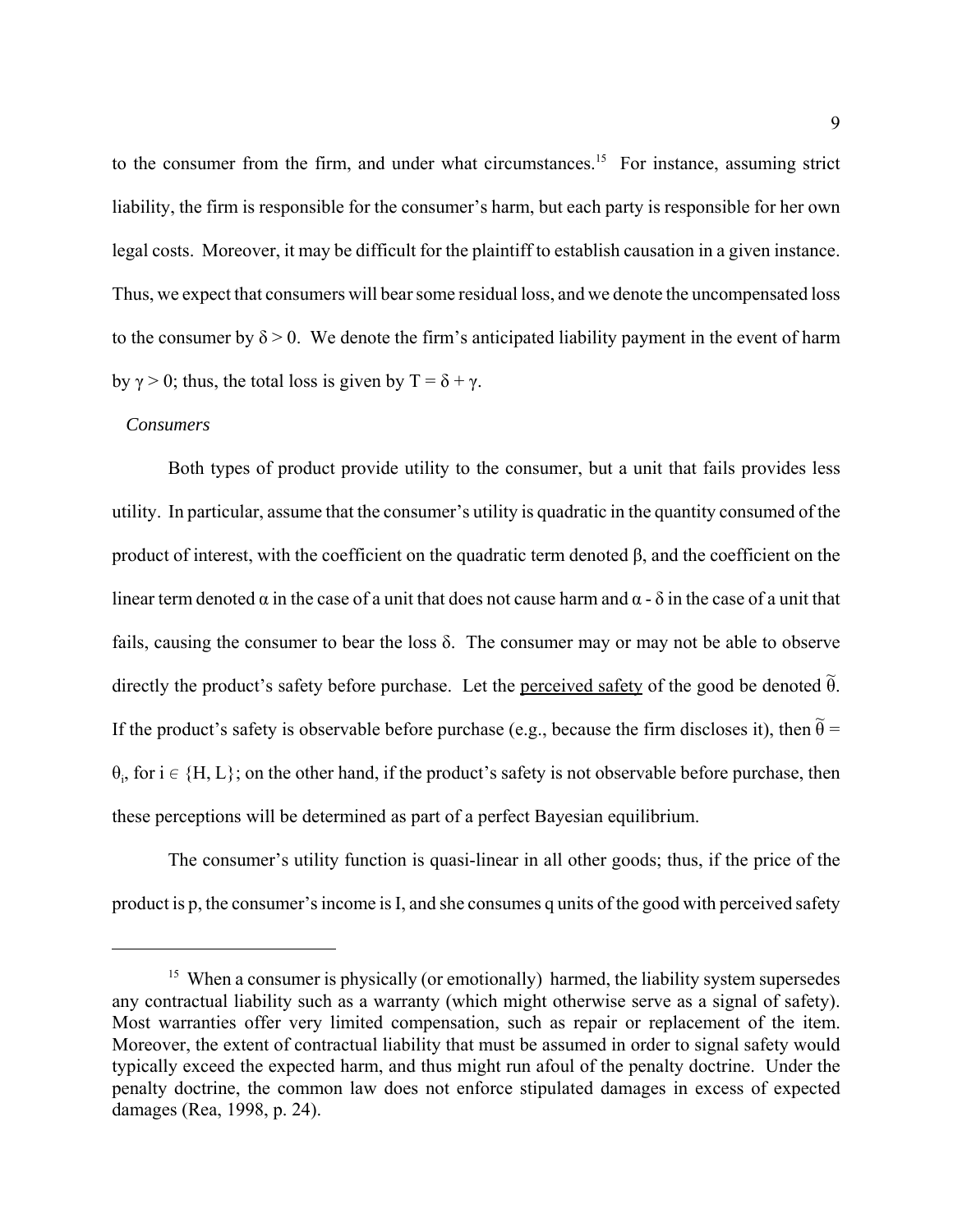$\widetilde{\theta}$ , then her utility is given by:

$$
U(p, q, \tilde{\theta}) \equiv [\alpha - (1 - \tilde{\theta})\delta]q - \beta(q)^2/2 + I - pq.
$$

Therefore, the consumer's demand for the product of perceived quality  $\tilde{\theta}$  is given by:

$$
q(p, \widetilde{\theta}) = [\alpha - (1 - \widetilde{\theta})\delta - p]/\beta.
$$

Note that the quantity demanded is an increasing function of perceived quality.

## *The Firm*

The firm of type i manufactures units of the product at a constant marginal cost of  $c(\theta_i)$ , i  $\in$  ${H, L}$ . This cost consists of marginal manufacturing cost, denoted  $k\theta_i$ , which is increasing in safety (that is, safer products cost more to produce) and marginal expected liability cost, denoted  $\gamma(1 - \theta_i)$ , which is decreasing in safety (that is, safer products generate lower expected liability cost). Thus,  $c(\theta_i) = k\theta_i + \gamma(1 - \theta_i)$  is the firm's full marginal cost; the firm's full marginal cost is increasing in safety if  $k > \gamma$ , and decreasing in safety if  $k < \gamma$ . If the firm does not bear substantial liability for a consumer's harm, then γ will be small and thus  $k > \gamma$ . On the other hand, if the firm does bear substantial liability for a consumer's harm, then  $\gamma$  will be large and thus  $k < \gamma$ .<sup>16</sup>

The gross profits for the firm depend on its true price-cost margin and consumer demand, which depends on perceived safety:

$$
\pi(p, \theta_i, \widetilde{\theta}) \equiv (p - c(\theta_i)) [\alpha - (1 - \widetilde{\theta})\delta - p]/\beta.
$$

The firm of type i can affect its perceived safety in two ways, through its disclosure policy and its price. If the firm elects to disclose its safety, then  $\widetilde{\theta} = \theta_i$ . We assume that disclosure requires

<sup>&</sup>lt;sup>16</sup> We specifically rule out the knife-edge case of  $k = \gamma$ , since this implies that marginal cost is the same for both levels of safety. In this case, price cannot serve as a signal of safety and we are back in the traditional disclosure model in which non-disclosure results in all non-disclosing types charging the same price.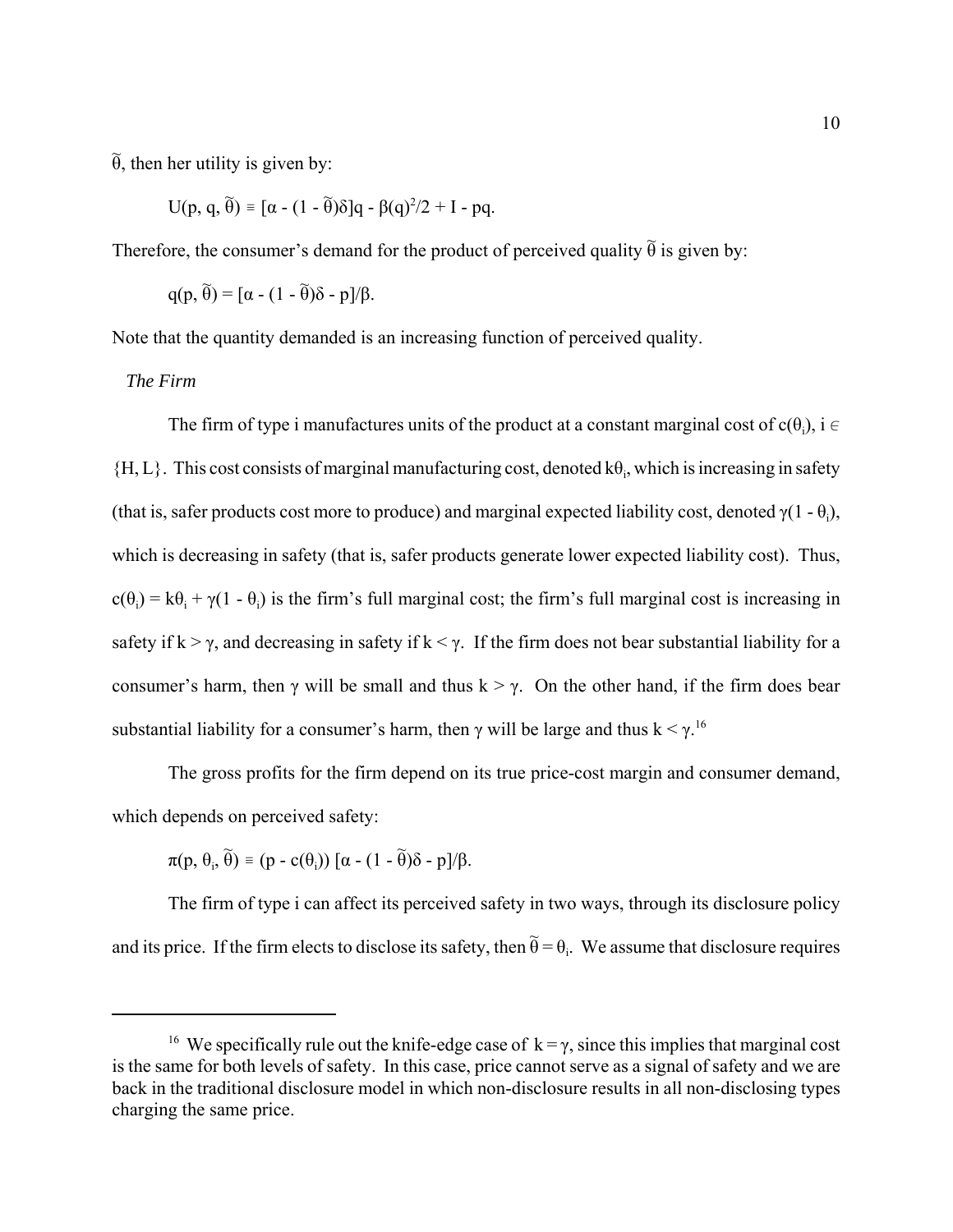a cost of  $D > 0$ ; this reflects the need for verification of the firm's type by some independent third party. This verification could be achieved by testing a sample of units, or by surveying a sample of consumers about their experiences (without providing them any reward that is contingent on their answers). If the firm elects not to disclose its safety, consumers will base their perceptions of safety on the accompanying price. We model the choice of disclosure policy and price as being simultaneous, once the firm has learned its true type.

Finally, let  $c_i = c(\theta_i)$  and  $\alpha_i = \alpha - (1 - \theta_i)\delta$ . Then  $\alpha_H - \alpha_L = \delta(\theta_H - \theta_L) > 0$ , and  $c_H - c_L = (k - \theta_L)\delta$ . γ)( $\theta_H$  -  $\theta_L$ ) (> = < ) 0 as k (> = < ) γ. The following parameter restrictions will be maintained throughout the paper.

Assumption 1.  $\alpha_{\rm H}$  -  $\rm c_{\rm H}$  >  $\alpha_{\rm L}$  -  $\rm c_{\rm L}$ .

Assumption 2.  $\alpha_L > \text{max } \{c_H, c_L\}.$ 

Assumption 1 implies that the high-safety product is socially-preferred to the low-safety product (even though the high-safety product is more costly to produce). Alternatively put, Assumption 1 implies that the combined loss from an accident  $(\delta + \gamma)$  exceeds the incremental production cost of improving safety (k). Assumption 2 ensures that both firm types can make positive profits, whether they are correctly-perceived or mis- perceived as the other type (since  $\alpha_H$ )  $> \alpha_L$ , it follows from Assumption 2 that  $\alpha_H > \max \{c_H, c_L\}$  as well). Another implication of Assumption 2 is that both products are socially-beneficial; consumers might, in principle, over-pay for a unit, but neither product type generates negative expected surplus.

#### 3. Equilibrium Pricing With and Without Disclosure

In this section, we first characterize the equilibrium pricing behavior that accompanies a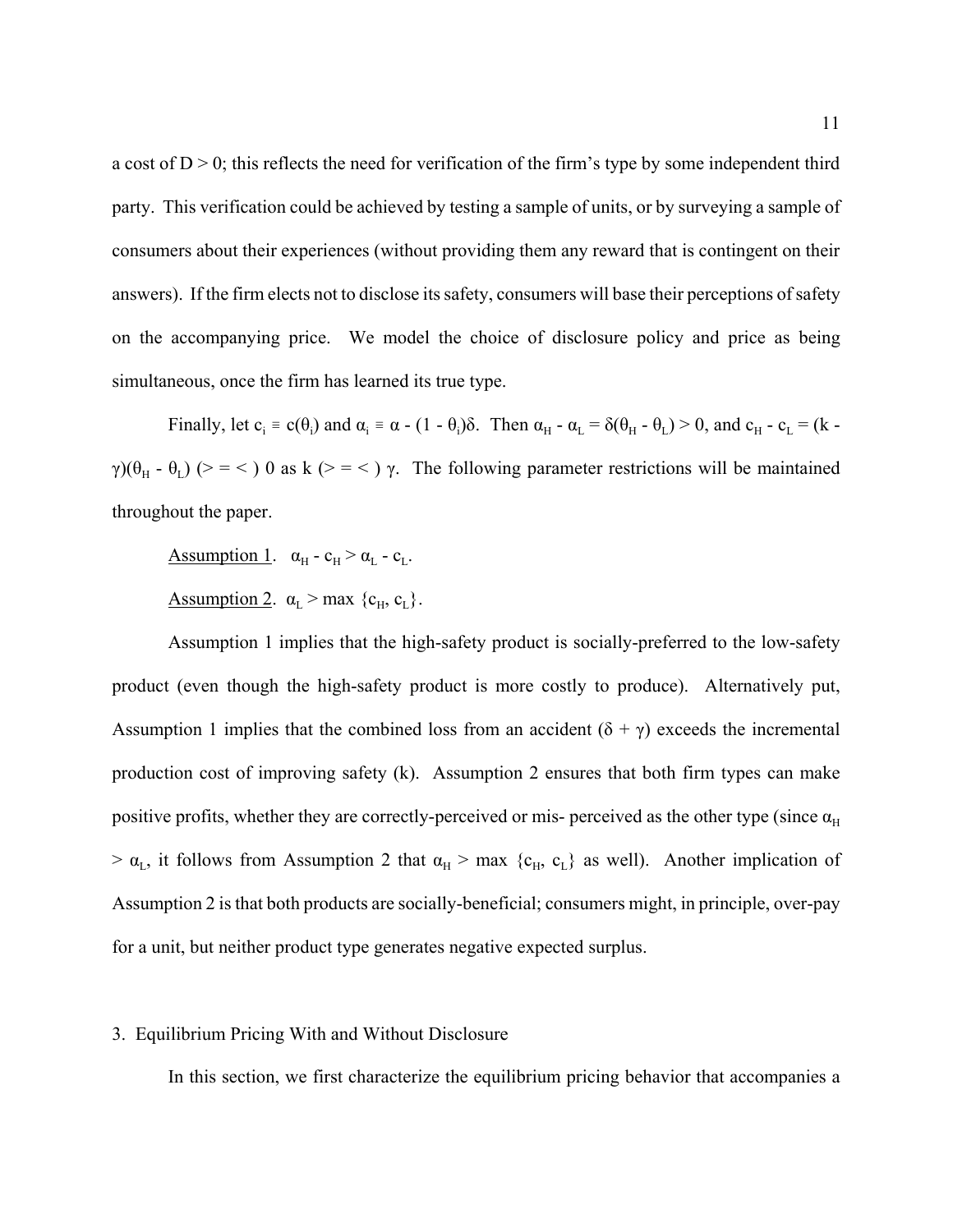decision to disclose safety directly. Next, we characterize equilibrium pricing behavior when the disclosure cost D is prohibitively high; this involves solving a relatively straightforward signaling model in which price reveals safety. In Section 4, we lower the disclosure cost to determine which types, if any, will defect from signaling to the outside option of direct disclosure.

Note that any firm type that discloses can (and will) charge its full-information monopoly price (that is, the price it would charge if consumers could observe safety directly). Let P<sup>f</sup><sub>i</sub> denote the full-information monopoly price for a firm producing a product of type i, and let  $\Pi_i^{\text{f}}$  denote the corresponding full-information monopoly profits. Then  $P_i^f = (\alpha_i + c_i)/2$  and  $\Pi_i^f = (\alpha_i - c_i)^2/4\beta$ . Now let  $P_i^d$  denote the equilibrium price that accompanies disclosure for a firm producing a product of type i, and let  $\Pi_i^d$  denote the corresponding equilibrium profits. Since disclosure is costly, but the pricing game accompanying disclosure is one of full information, the equilibrium price and payoff for a disclosing firm of type i are simply  $P_i^d = P_i^f$  and  $\Pi_i^d = \Pi_i^f$  - D,  $i \in \{H, L\}$ .

Now suppose that the disclosure cost D is prohibitively high, so it is common knowledge that no firm type will choose disclosure. Then consumers will try to infer product safety from the price that is being charged. We will characterize a (refined) separating perfect Bayesian equilibrium in which price serves as a signal of safety.<sup>17</sup> Let  $B(p)$  be the belief function that relates the firm's price to the consumer's perceived safety; thus, if the firm charges the price p, then it is inferred to have safety  $B(p) \in {\theta_H, \theta_L}$ . A firm charging price p, with true safety  $\theta_i$  and perceived safety  $\tilde{\theta} = B(p)$ , obtains profit of  $\pi(p, \theta_i, B(p)) = (p - c(\theta_i))[\alpha - (1 - B(p))\delta - p]/\beta$ . In addition to incentive compatibility constraints that ensure separation, a separating perfect Bayesian equilibrium requires

<sup>&</sup>lt;sup>17</sup> Although there exists a continuum of separating equilibria, the Intuitive Criterion (Cho and Kreps, 1987) selects a unique one; see the Appendix for details. Similarly, although pooling equilibria exist, they do not survive refinement using the Intuitive Criterion (see the Appendix).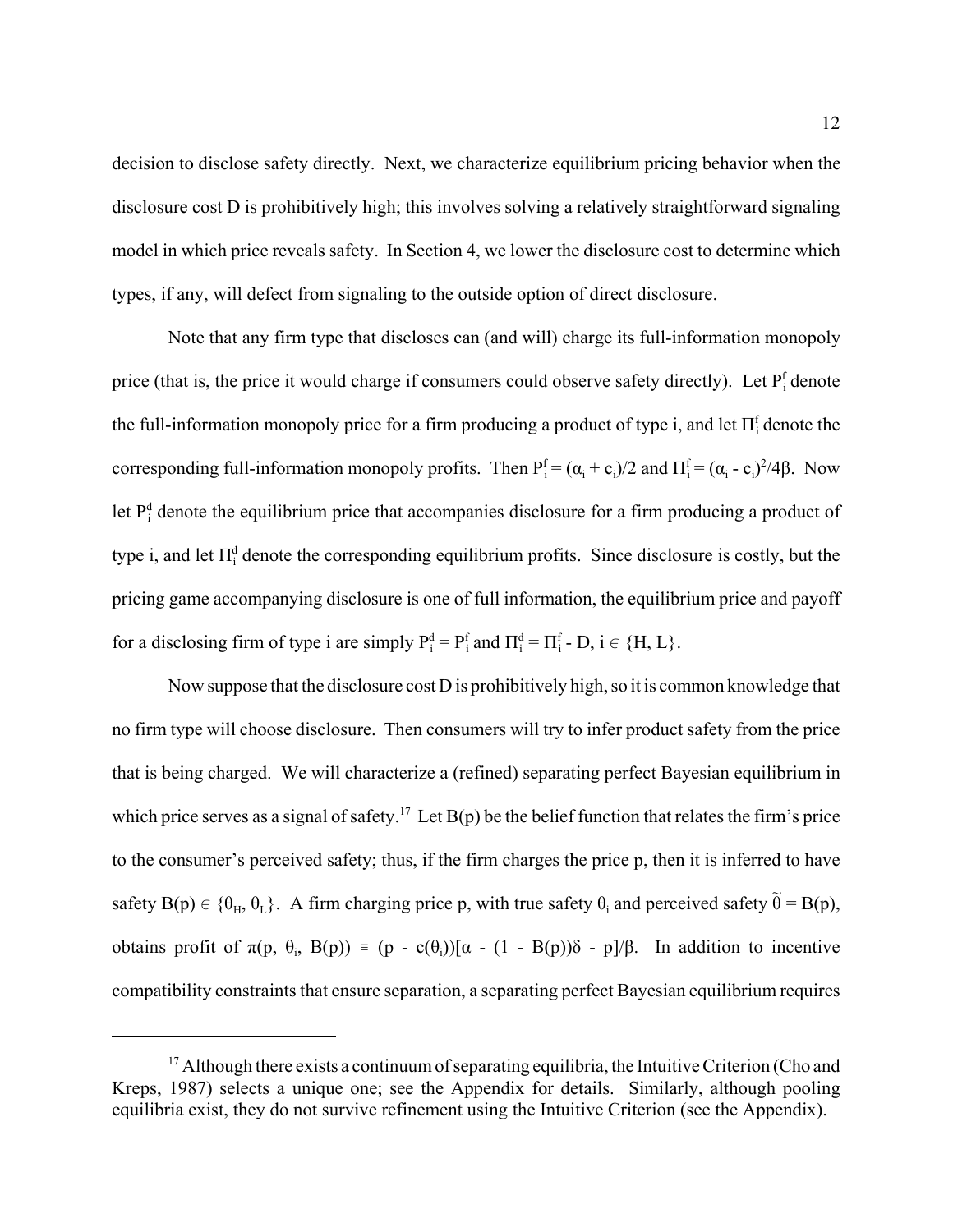that consumers infer correctly the firm's type from its price; that is, the beliefs must be consistent with equilibrium play. Let  $P_{H}^{s}$  and  $P_{L}^{s}$  denote the equilibrium prices for a high-safety firm and a lowsafety firm, respectively, in a separating perfect Bayesian equilibrium and let  $\Pi_H^s$  and  $\Pi_L^s$  denote the corresponding equilibrium profits.

Definition 1. Suppose that D is prohibitively high, so neither firm type discloses. A separating perfect Bayesian equilibrium in prices consists of a pair of prices ( $P_H^s$ ,  $P_L^s$ ), with  $P_H^s \neq P_L^s$ , and beliefs  $B^*(p)$  such that:

(i) 
$$
\pi(P_H^s, \theta_H, \theta_H) \ge \max_p \pi(p, \theta_H, B^*(p));
$$
 (ICH)

(ii) 
$$
\pi(P_L^s, \theta_L, \theta_L) \ge \max_p \pi(p, \theta_L, B^*(p));
$$
 (ICL)

(iii) 
$$
B^*(P_H^s) = \theta_H
$$
,  $B^*(P_L^s) = \theta_L$ . (Consistency)

The following proposition is proved in the Appendix.

Proposition 1. There is a unique (refined) separating perfect Bayesian equilibrium in prices:

(i) the low-safety firm always charges its full-information price,  $P_L^s = (\alpha_L + c_L)/2$ ; (ii) when  $c_H > c_L$ , then  $P_H^s = .5(\alpha_H + c_L + {(\alpha_H - c_L)^2 - (\alpha_L - c_L)^2})^{1/2} > P_H^f$ ; the beliefs supporting this equilibrium are  $B(p) = \theta_L$  when  $p \le P_H^s$  and  $B(p) = \theta_H$  when  $p \ge P_H^s$ . (iii) when  $c_L > c_H$ , then  $P_H^s = \min \{ .5(\alpha_H + c_L - (\alpha_H - c_L)^2 - (\alpha_L - c_L)^2 )^{1/2}), P_H^f \} \le P_H^f$ . the supporting beliefs are  $B(p) = \theta_L$  when  $p > P_H^s$  and  $B(p) = \theta_H$  when  $p \le P_H^s$ .

It is worth noting that, even when the high-safety firm's price is distorted, it still belongs to the interval  $(c_H, \alpha_H)$ , so both the price-cost margin and equilibrium output are positive.

The intuition for the structure of this equilibrium is as follows. First, since it will be revealed in a separating equilibrium, the low-safety firm can do no better than to price at its full-information price and obtain its full-information profits. Second, in order to ensure separation, the high-safety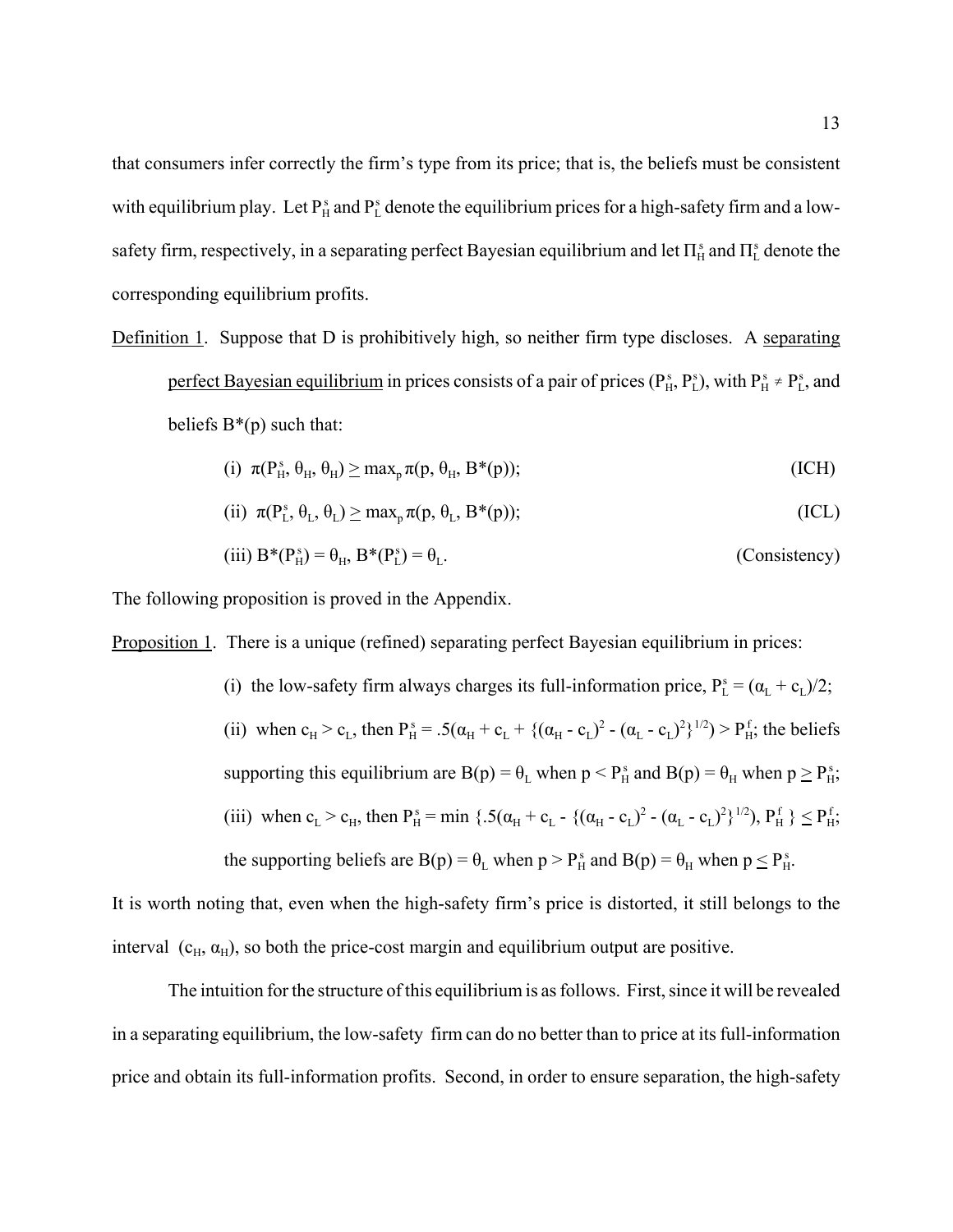firm must choose a price that a low-safety firm would not mimic. When the firm does not bear substantial liability for a consumer's harm, then  $\gamma$  is small and k -  $\gamma > 0$ , implying that<sup>18</sup> c<sub>H</sub> - c<sub>L</sub> > 0. Thus, the proposition says that when the firm does not bear substantial liability for a consumer's harm, then the high-safety firm signals its safety by distorting its price upward from its fullinformation price. Increasing its price (and thus foregoing some sales) is less expensive for the highsafety firm than it is for the low-safety firm, because the low-safety firm has the larger price-cost margin for any given price and hence loses more than the high-safety firm on each foregone sale. There is a high enough price  $P_H^s$  (and thus a low enough sales volume) that makes the low-safety firm indifferent between mimicry and accepting its full-information profits.<sup>19</sup>

On the other hand, when the firm bears substantial liability for a consumer's harm, then  $\gamma$ is large and  $\gamma$  - k > 0, implying that c<sub>L</sub> - c<sub>H</sub> > 0. We will refer to the cost difference c<sub>L</sub> - c<sub>H</sub>, which measures the low-quality product's cost disadvantage, as "moderate" when  $(c_L - c_H)^2 < (\alpha_H - \alpha_L)(\alpha_H)$ +  $\alpha_L$  - 2c<sub>L</sub>), and as "large" when  $(c_L - c_H)^2 \ge (\alpha_H - \alpha_L)(\alpha_H + \alpha_L - 2c_L)$ . The proposition indicates that when the cost difference  $c_L$  -  $c_H$  is moderate,<sup>20</sup> then the high-safety firm must distort its price downward from its full-information value. Downward distortion can deter mimicry because a price decrease (which increases sales) is less attractive for a low-safety firm than for a high-safety firm since the low-safety firm now has a <u>lower</u> price-cost margin for any given price. There is a low

<sup>&</sup>lt;sup>18</sup> Recall that  $c_H - c_L = (k - \gamma)(\theta_H - \theta_L)$  (> = < ) 0 as k (> = < )  $\gamma$ .

<sup>&</sup>lt;sup>19</sup> As is shown in the Appendix, the H-type firm would prefer to charge  $P_H^s$  and be recognized as an H-type than to choose its best alternative price and be taken for an L-type. Mimicry by the L-type firm can also be deterred by a downward-distorted price but the H-type firm would rather give up and be taken for an L-type than to use such a price to distinguish itself.

 $20$  A sufficient condition for this cost disadvantage to be moderate is that the high-safety firm's full-information price is higher than that of the low-safety firm: that is,  $P_H^f = (\alpha_H + c_H)/2 > (\alpha_L)$ + c<sub>L</sub>)/2 =  $P_L^f$  or, equivalently,  $\gamma$  - k <  $\delta$ .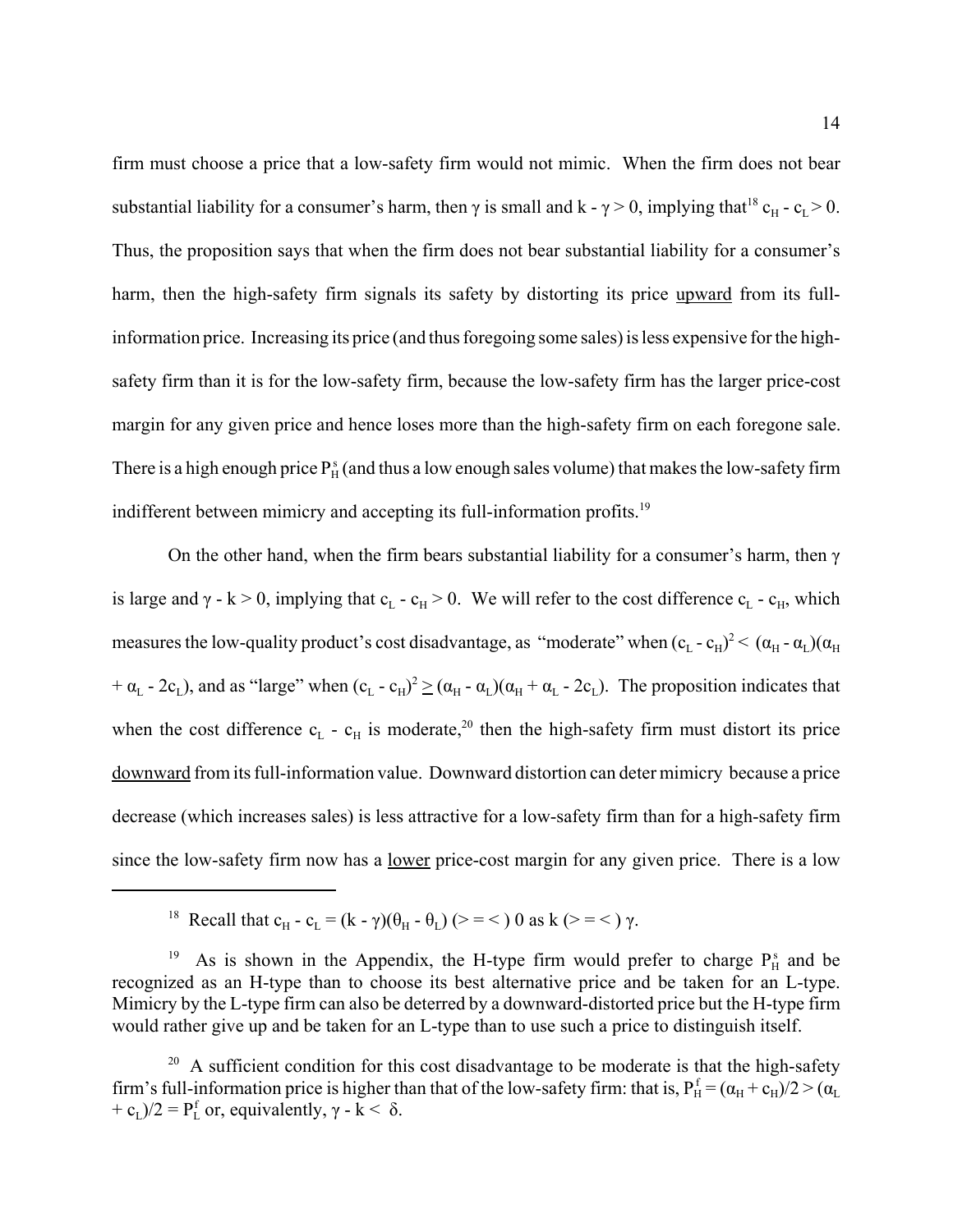enough price  $P_H^s$  that makes the low-safety firm indifferent between mimicry and accepting its fullinformation profits.<sup>21</sup> When the cost difference  $c_{L}$  -  $c_{H}$  is large, then the high-safety firm need not distort its price in order to be recognized; its full-information price is already so low that the lowsafety firm does not want to mimic it, even if doing so would result in an inference of high safety.

#### 4. Equilibrium and Socially-Optimal Disclosure

 An immediate implication of Proposition 1 is that the high-safety firm suffers a loss in profit due to private information: that is,  $\Pi_H^f$  -  $\Pi_H^s$  is positive (unless the low-safety product's cost disadvantage is large, in which case  $\Pi_{H}^{f}$  -  $\Pi_{H}^{s} = 0$ ), while the low-safety firm suffers no loss: that is,  $\Pi_L^f$  -  $\Pi_L^s$  = 0. Thus, as the disclosure cost D is lowered from its prohibitively high level, it is the high-safety firm that will first defect from the signaling equilibrium to the outside option of direct disclosure: a high-safety firm will choose to disclose when  $D \le \Pi_H^f$  -  $\Pi_H^s$ . Since the low-safety firm's payoff will continue to be the same regardless of the high-safety firm's decision to disclose (the low-safety firm will continue to choose its full-information monopoly price), the low-safety firm continues to eschew disclosure. Only at  $D = 0$  does the low-safety firm become indifferent between disclosing and not disclosing (and similarly for the high-safety firm when the low-safety product's cost disadvantage is large). These results are summarized in the following proposition.

Proposition 2. (i) A low-safety firm will not disclose for any  $D > 0$ .

(ii) When  $c_H > c_L$ , or when  $c_L > c_H$  but this cost difference is moderate, there is a range of

<sup>&</sup>lt;sup>21</sup> As is shown in the Appendix, the H-type firm would prefer to charge  $P_H^s$  and be recognized as an H-type than to choose its best alternative price and be taken for an L-type. Mimicry by the L-type firm can also be deterred by an upward-distorted price but the H-type firm would rather give up and be taken for an L-type than to use such a price to distinguish itself.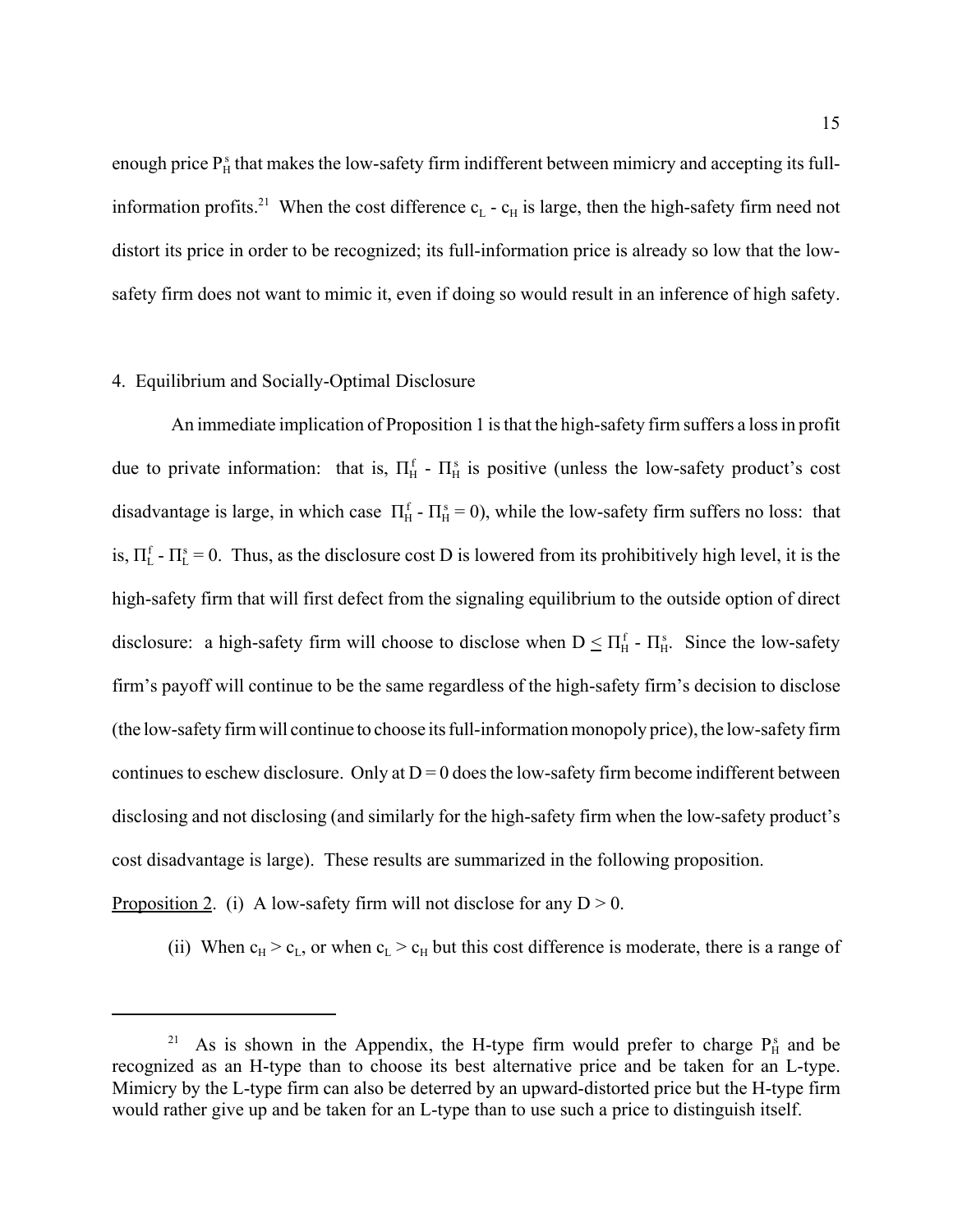disclosure costs  $D \in (0, \Pi_H^f - \Pi_H^s)$ , for which the high-safety firm will disclose;

(iii) When  $c_L > c_H$  and this cost difference is large, then a high-safety firm will not disclose

for any  $D > 0$ .

## *Welfare Analysis of Voluntary Disclosure*

As was mentioned in the Introduction, when marginal cost varies with safety the alternative to disclosure is not "non-disclosure," but signaling: both firms' types are ultimately revealed, but possibly through different channels. A welfare analysis of disclosure then rests not on the amount of information that is ultimately provided, but on whether it is provided through the socially-optimal channel. The firm pays a lump-sum cost associated with disclosure, while the firm's cost of signaling sometimes involves distortions in pricing and output. Although the lump-sum cost of disclosure affects total surplus in the same way as it affects profits (that is, via simple subtraction), distortions in pricing and output can affect firm profits and consumer or total surplus in very different ways.

In a regime of voluntary disclosure, the low-safety firm does not engage in costly disclosure, because signaling entails no cost. Thus, the private and social incentives to disclose coincide for the low-safety firm. A comparison of the high-safety firm's incentives to disclose with the social incentives requires a comparison of output levels; let  $Q_H^s$ ,  $Q_H^f$ , and  $Q_H^o$  denote the output of the highsafety firm in the signaling equilibrium, under full information, and at the social optimum, respectively.<sup>22</sup> Since the signaling price  $P_H^s \in (c_H, \alpha_H)$ , it is straightforward to show that if  $c_H > c_L$ (that is, if the firm does not bear substantial liability for a consumer's harm) then  $Q_H^s < Q_H^f < Q_H^o$ .

<sup>&</sup>lt;sup>22</sup> These outputs are given by  $Q_i^s = [\alpha - (1 - \widetilde{\theta})]$ <sub>i</sub>)δ - P<sup>s</sup><sub>i</sub>]/β; Q<sup>f</sup><sub>i</sub> = [α - (1 - θ̃ <sub>i</sub>)δ - P<sup>f</sup><sub>i</sub>]/β; and Q<sup>o</sup><sub>i</sub> =  $\left[\alpha - (1 - \widetilde{\theta}\right)]$  $\partial$ <sub>i</sub>)δ - c(θ <sub>i</sub>)]/β, for i  $\in \{H, L\}$ .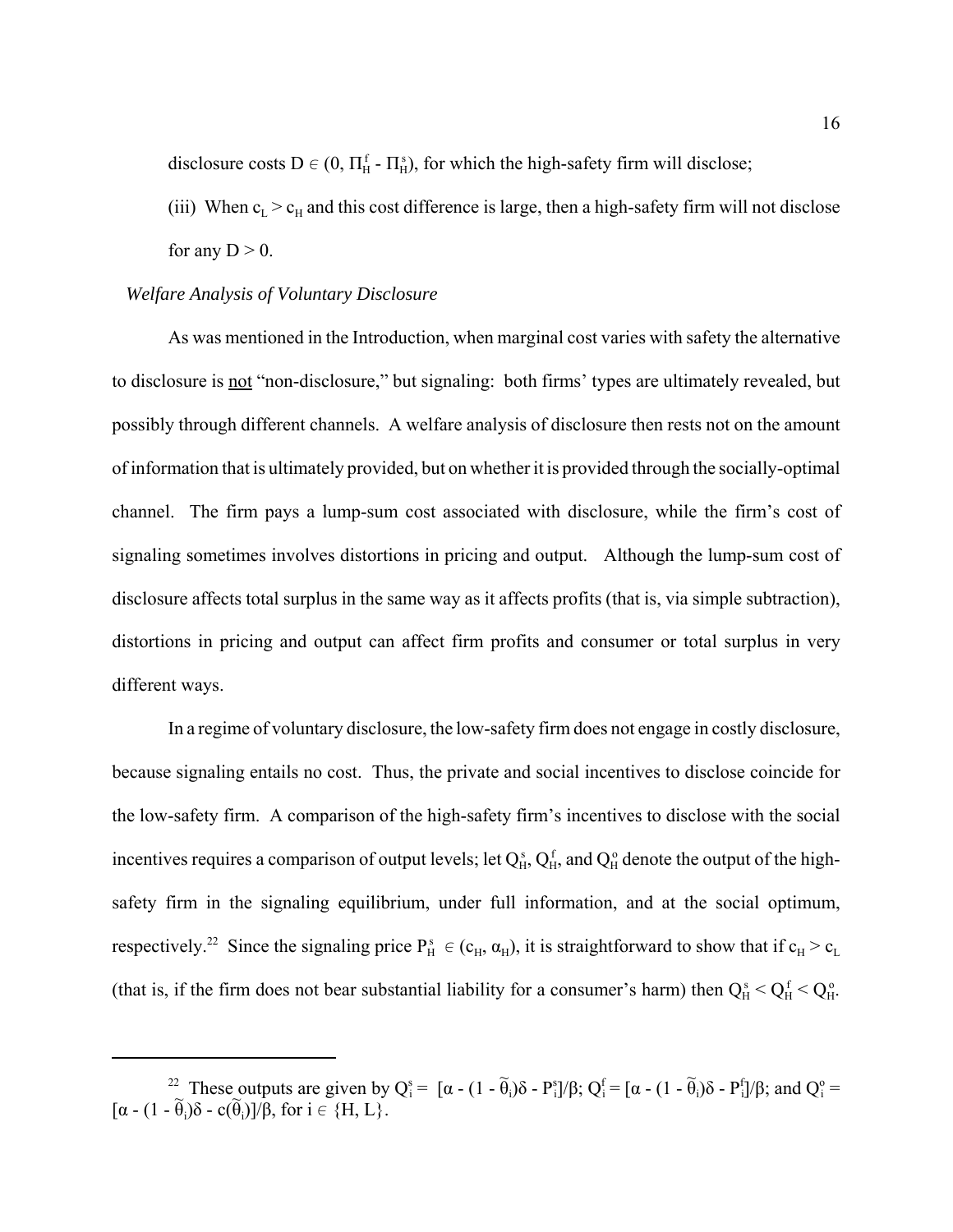Thus, both profits <u>and</u> consumer surplus<sup>23</sup> (and hence total surplus,<sup>24</sup> denoted  $S_i^t$ , where  $i = H$  or L and  $t = s$ , f, or o as appropriate) will be higher under full information than under signaling, since full information results in greater output (though still less than the socially-optimal amount). Since the firm incorporates only the effect on profits in making its disclosure decision, there will exist values of the disclosure cost D for which the firm will choose not to disclose when it would be socially optimal for it to do so (i.e.,  $\Pi_H^f$  -  $\Pi_H^s < D < S_H^f$  -  $S_H^s$ ).

If  $c_L$  -  $c_H$  > 0 (that is, if the firm bears substantial liability for a consumer's harm) and the low-safety product's cost disadvantage  $c_L$  -  $c_H$  is large, then  $Q_H^s = Q_H^f < Q_H^o$ . In this case, the private and social incentives for disclosure again coincide, since the high-safety firm will not disclose for any  $D > 0$ , and this is socially optimal (because, in this case, the high-safety firm need not distort its price and output to reveal safety). However, if  $c_L - c_H > 0$  and the low-safety product's cost disadvantage  $c_L$  -  $c_H$  is moderate, then it is straightforward to show that  $Q_H^f < Q_H^s < Q_H^o$ . In this case, signaling requires the firm to lower its price and expand its output relative to the full-information monopoly levels, which provides a <u>benefit</u> to consumers and an increase in total surplus. Thus, when  $c_L$  -  $c_H$  > 0 consumers (and a social planner) would always prefer information transmission to occur through signaling rather than disclosure. Clearly there are values of the disclosure cost D > 0 for which the firm also prefers signaling to disclosure, but there are also values of  $D > 0$  for which the firm can improve its profits by disclosing (since it can then raise its price and reduce its output to coincide with the full-information monopoly optimum). This disclosure is socially excessive,

<sup>&</sup>lt;sup>23</sup> Consumer surplus is given by  $CS_i^s = [\alpha - (1 - \widetilde{\theta})]$ <sub>i</sub>)δ - P<sup>s</sup><sub>i</sub>]<sup>2</sup>/2β; CS<sup>f</sup><sub>i</sub> = [α - (1 - θ̃ <sub>i</sub>)δ - P<sup>f</sup><sub>i</sub>]<sup>2</sup>/2β; and  $CS_i^o = [\alpha - (1 - \widetilde{\theta})]$  $\delta$  - c(θ) <sub>i</sub>)]<sup>2</sup>/2β, for i ∈ {H, L}.

<sup>&</sup>lt;sup>24</sup> Total surplus is given by  $S_i^s = CS_i^s + \Pi_i^s$ ;  $S_i^f = CS_i^f + \Pi_i^f$ ; and  $S_i^o = CS_i^o + \Pi_i^o$ , for  $i \in \{H, L\}$ .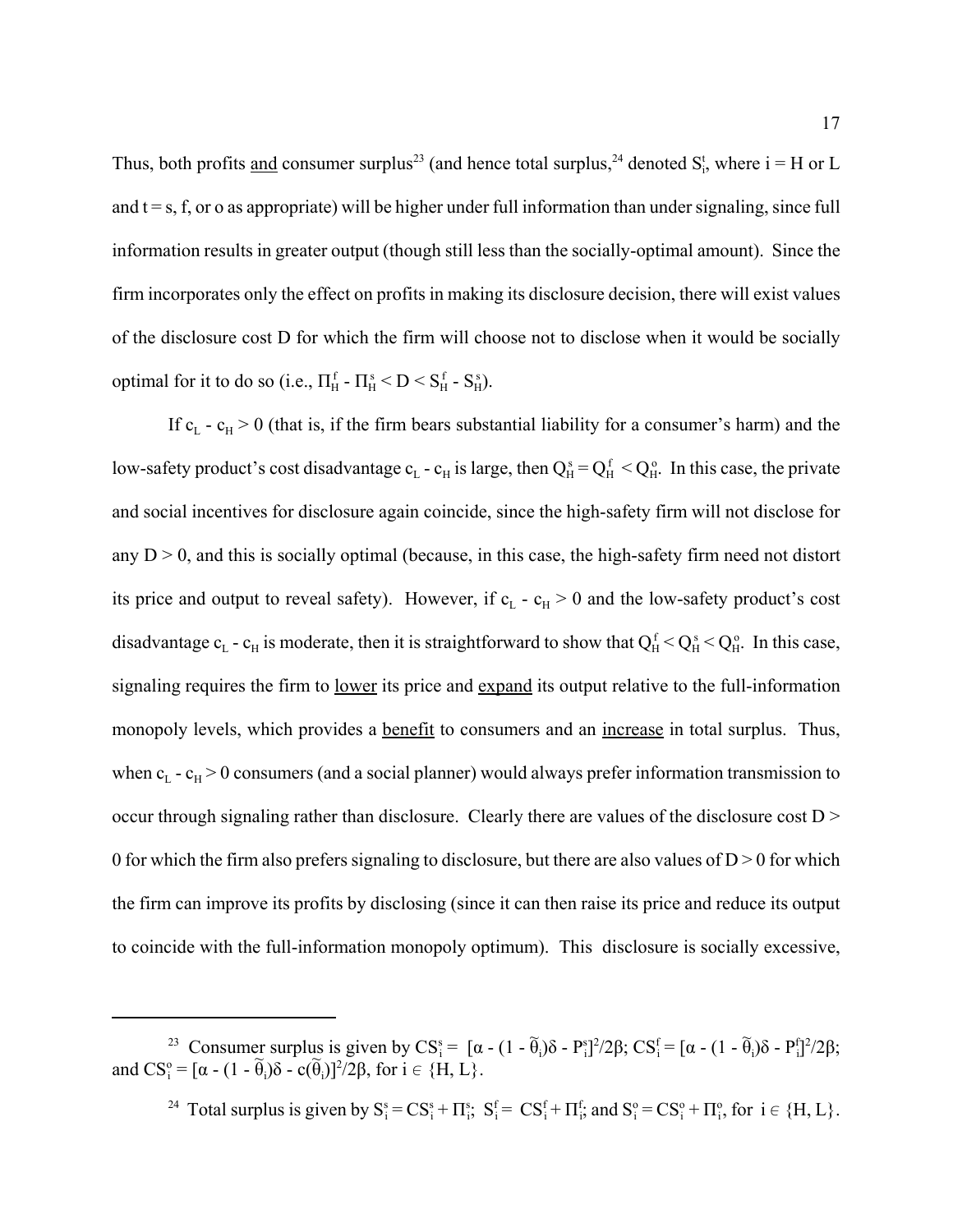even if it is free.

#### *Mandatory Disclosure*

The foregoing indicates that there may be too little disclosure when the firm does not bear substantial liability for a consumer's harm (i.e., when  $c_H > c_L$ ), while there may be too much disclosure when the firm does bear substantial liability for a consumer's harm (i.e., when  $c_L > c_H$ , but this difference is moderate). Thus, the only parametric regime in which mandatory disclosure could play a positive role is when  $c_H > c_L$  and  $D \in (\Pi_H^f - \Pi_H^s, S_H^f - S_H^s)$ . Since a mandatory disclosure rule yields benefits only when product safety is high but imposes the disclosure cost in either state, the expected social benefits of such a rule are  $\lambda(S_H^f - S_H^s)$  - D; assuming that the firm bears the cost D, any benefits of mandatory disclosure accrue to consumers (because, by hypothesis,  $D > \prod_{H}^{f} - \prod_{H}^{s}$ ).

This suggests that mandatory disclosure requirements are most likely to be beneficial in markets wherein safety is likely to be high (i.e.,  $\lambda$  is high), but safer units are more costly to manufacture and the firm does not bear substantial liability for a consumer's harm (i.e.,  $c_H > c_L$ ), and the disclosure cost is neither too high nor too low (i.e.,  $D \in (\Pi_H^f - \Pi_H^s, S_H^f - S_H^s)$ ).

#### 5. The Effect of Naively Optimistic Consumers

This section will incorporate a small fraction, denoted ε, of consumers who are "naive" in the sense that they do not apply the skeptical beliefs that are integral to both signaling and disclosure models. In what follows, we will indicate with a " $\wedge$ " those expressions that change due to the inclusion of naive consumers. Wherever the expression in question remains unchanged, we will omit the "<sup> $\land$ </sup>" to emphasize that it is unchanged. We assume that these consumers do become informed when the firm elects to disclose its safety, and thus the full-information prices and profits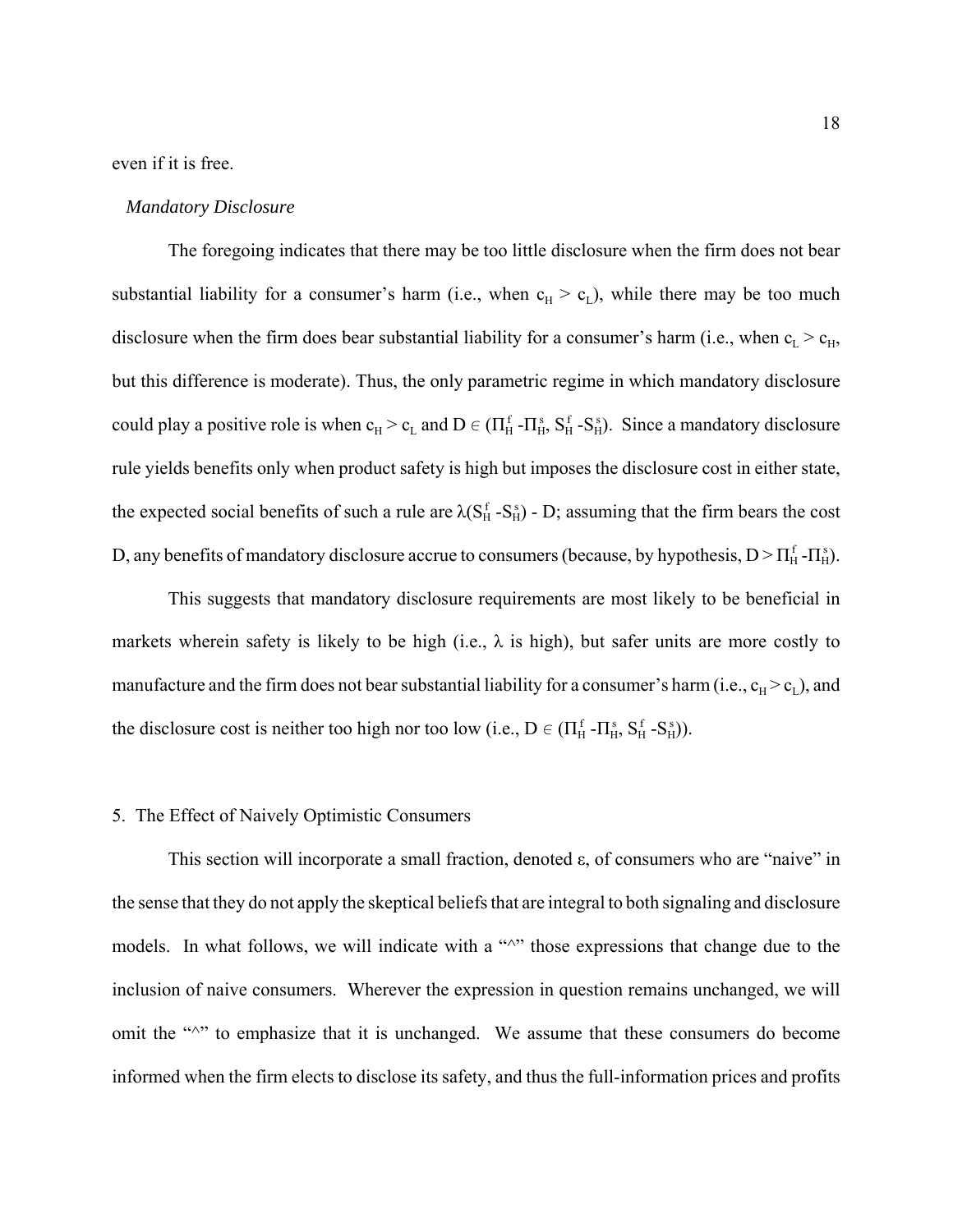remain as before:  $P_i^f = (\alpha_i + c_i)/2$  and  $\Pi_i^f = (\alpha_i - c_i)^2/4\beta$ ,  $i \in \{H, L\}$ , where  $\alpha_H = \alpha - (1 - \theta_H)\delta$  and  $\alpha_L$  $\equiv \alpha - (1 - \theta_L)\delta$ . However, these consumers do not update their beliefs about safety based on the price charged following non-disclosure. Instead, they naively believe that the product is of high safety and purchase according to the demand curve  $q^{n}(p) = [\alpha - (1 - \theta_{H})\delta - p]/\beta$ . The remaining fraction of consumers continue to exercise skeptical beliefs and purchase according to the demand function q(p)  $= [\alpha - (1 - B(p))\delta - p]/\beta.$ 

The firm, accounting for these different consumer populations, faces the demand curve  $\hat{q}(p)$  $\epsilon = \epsilon q^{n}(p) + (1 - \epsilon)q(p) = [\alpha - \epsilon(1 - \theta_{H})\delta - (1 - \epsilon)(1 - B(p))\delta - p]/\beta$ . This demand curve is similar to the original one except that the expression  $\alpha$  - (1 - B(p))δ is replaced by  $\alpha$  -  $\varepsilon$ (1 -  $\theta_H$ )δ - (1 -  $\varepsilon$ )(1 - $B(p)$ )δ. These two expressions are the same when skeptical consumers infer that the product is of high safety; that is,  $\alpha_H = \alpha - \varepsilon (1 - \theta_H) \delta - (1 - \varepsilon)(1 - \theta_H) \delta = \alpha - (1 - \theta_H) \delta$ . However, when skeptical consumers infer that the product is of low safety, naively optimistic consumers continue to believe it is of high safety. Then there is a modified version of  $\alpha_L$ , denoted  $\hat{\alpha}_L$ , where  $\hat{\alpha}_L = \alpha - \epsilon (1 - \theta_H) \delta$  - $(1 - \varepsilon)(1 - \theta_{\rm r})\delta > \alpha_{\rm r}$ .

We continue to maintain Assumptions 1 and 2 (substituting  $\hat{\alpha}_L$  for  $\alpha_L$ ), which means that all of the previous analysis continues to apply with the appropriate substitution of  $\hat{\alpha}_L$  for  $\alpha_L$ . Thus, the separating equilibrium prices and output for the low-safety firm now become :  $\hat{P}_L^s = (\hat{\alpha}_L + c_L)/2$  and  $\hat{\Pi}_{\rm L}^{\rm s} = (\hat{\alpha}_{\rm L} - {\rm c}_{\rm L})^2/4\beta$ . Notice that the low-safety firm no longer obtains its true full-information profits (as it would do under disclosure); rather, it obtains the profits it would obtain if skeptical consumers knew it was of low safety, while naive consumers continue to believe that it is of high safety. The separating equilibrium price for the high-safety firm are likewise obtained by substituting  $\hat{\alpha}_{\rm L}$  for  $\alpha_{\rm L}$ . This yields the following modified version of Proposition 1.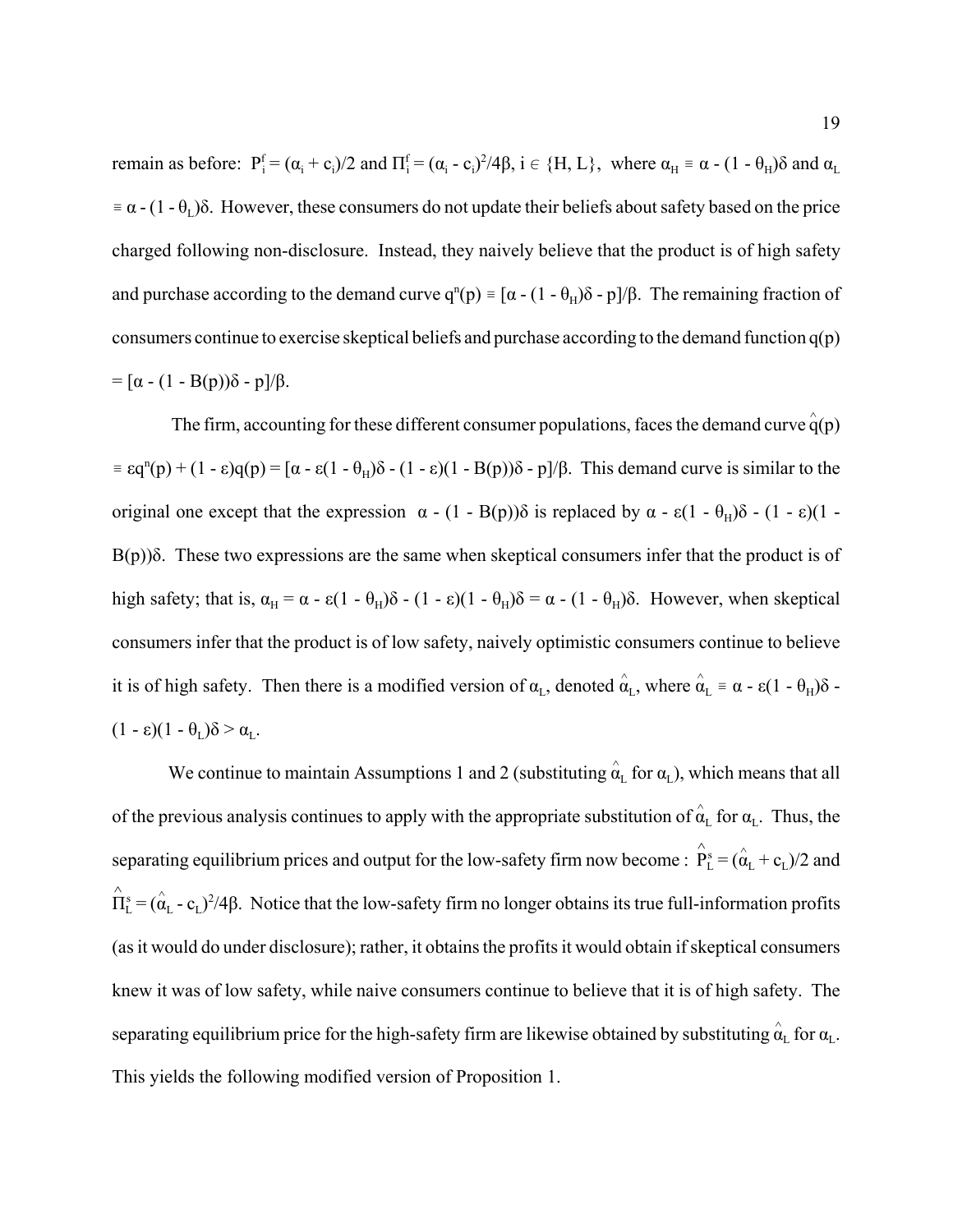Proposition 3. There is a unique (refined) separating perfect Bayesian equilibrium in prices:

(i) the low-safety firm charges  $\hat{P}_L^s = (\hat{\alpha}_L + c_L)/2$ ;

(ii) when  $c_H > c_L$ , then  $\hat{P}_H^s = .5(\alpha_H + c_L + {(\alpha_H - c_L)^2 - (\hat{\alpha}_L - c_L)^2})^{1/2} > P_H^f$ ; the beliefs supporting this equilibrium are  $B(p) = \theta_L$  when  $p < \hat{P}_H^s$  and  $B(p) = \theta_H$  when  $p \ge \hat{P}_H^s$ . (iii) when  $c_L > c_H$ , then  $\hat{P}^s_H = \min \{ .5(\alpha_H + c_L - \{ (\alpha_H - c_L)^2 - (\hat{\alpha}_L - c_L)^2 \}^{1/2} )$ ,  $P^f_H$   $\} \leq P^f_H$ , the supporting beliefs are B(p) =  $\theta_L$  when  $p > \hat{P}_H^s$  and B(p) =  $\theta_H$  when  $p \leq \hat{P}_H^s$ .

First we consider the impact of a small fraction of naive consumers on the separating equilibrium when  $c_H > c_L$ . Since both  $\hat{P}_L^s$  and  $\hat{\Pi}_L^s$  are increasing functions of  $\hat{\alpha}_L$ , it follows that the addition of naive consumers raises both the equilibrium price and profits for the low-safety firm; that is,  $\hat{P}_L^s > P_L^s$  and  $\hat{\Pi}_L^s > \Pi_L^s$ . Thus a firm producing a low-safety product benefits from the existence of naive consumers who persistently believe that its product is of higher safety than it really is. What may be less expected is that a firm producing a high-safety product also benefits from the existence of such naive consumers; that is,  $\hat{\Pi}_{H}^{s} > \Pi_{H}^{s}$ . To see this, first note that both consumer types are using the correct safety assessment, and hence both purchase according to the demand function  $q(p) = [\alpha -]$ (1 - θ<sub>H</sub>)δ - p]/β; the full-information price P<sub>H</sub> maximizes profits given this demand function. Second, recall that the safer firm distorts its price upward (from its full-information price) to signal safety when  $c_H > c_L$ . While there is still some upward distortion, since  $\hat{P}_H^s$  is a decreasing function of  $\hat{\alpha}_L$ , it follows that  $\hat{P}_H^s < P_H^s$ . That is, there is less upward distortion, and hence the high-safety firm's price provides higher profits (i.e.,  $\hat{\Pi}_{H}^{s} > \Pi_{H}^{s}$ ) when there are some naive consumers,

The intuition for this result is as follows. Naive consumers buy from a low-safety firm as if it were a high-safety firm, which increases the low-safety firm's profits in a separating equilibrium. Consequently, there is a reduced temptation for the low-safety firm to mimic the high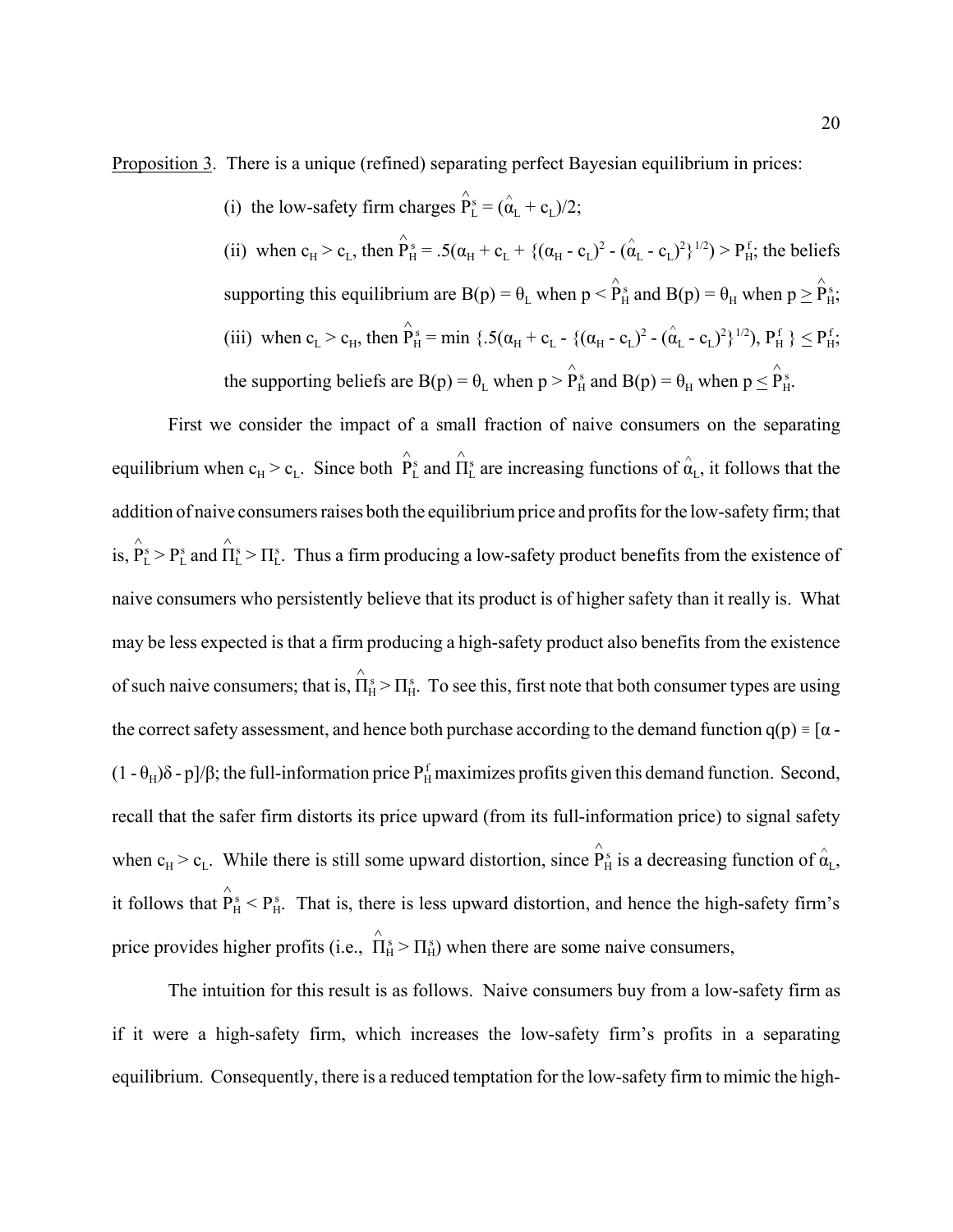safety firm's price (its sales volume would still go up if it were inferred to be of high safety, but now only among skeptical consumers). Since the high-safety firm's price is set so as to just deter mimicry by the low-safety firm, the high-safety firm can lower its price toward its full-information optimum, which improves its profits.

In addition to this externality between the two types of firm, there is an externality between the two types of consumer. In particular, the naive consumers raise the price in state L (since they purchase as if the product were of high safety, driving up the price) and lower the price in state H (since the high-safety firm need not distort its price upward as much to signal high safety).

Next we consider the impact of a small fraction of naive consumers on the separating equilibrium when  $c<sub>L</sub> > c<sub>H</sub>$ . The impact of naive consumers on the low-safety firm is the same: both prices and profits are higher. Moreover, the high-safety firm continues to benefit from the presence of naive consumers, though the effect on its price is reversed. Both consumer types are using the correct safety assessment, and hence both purchase according to the demand function  $q(p) = [\alpha - (1$  $θ<sub>H</sub>$ )δ - p]/β, but the safer firm distorts its price downward from its full-information price to signal safety when  $c_L > c_H$ .<sup>25</sup> While there is still some downward distortion, since  $\hat{P}_H^s$  is now an increasing function of  $\hat{\alpha}_L$ , it follows that  $\hat{P}_H^s > P_H^s$ . That is, there is less downward distortion, and hence the high-safety firm's price provides higher profits (since it is closer to the full-information optimum) when there are some naive consumers. The intuition for why the high-safety firm benefits is also precisely the same as when  $c_H > c_L$ . The low-safety firm's higher equilibrium profits imply a reduced temptation for the low-safety firm to mimic the high-safety firm. Since the high-safety

 $25$  Distortion occurs when the high-safety firm's cost disadvantage is moderate; when it is large, then naive consumers have no effect on the high-safety firm's price or profits in a separating equilibrium.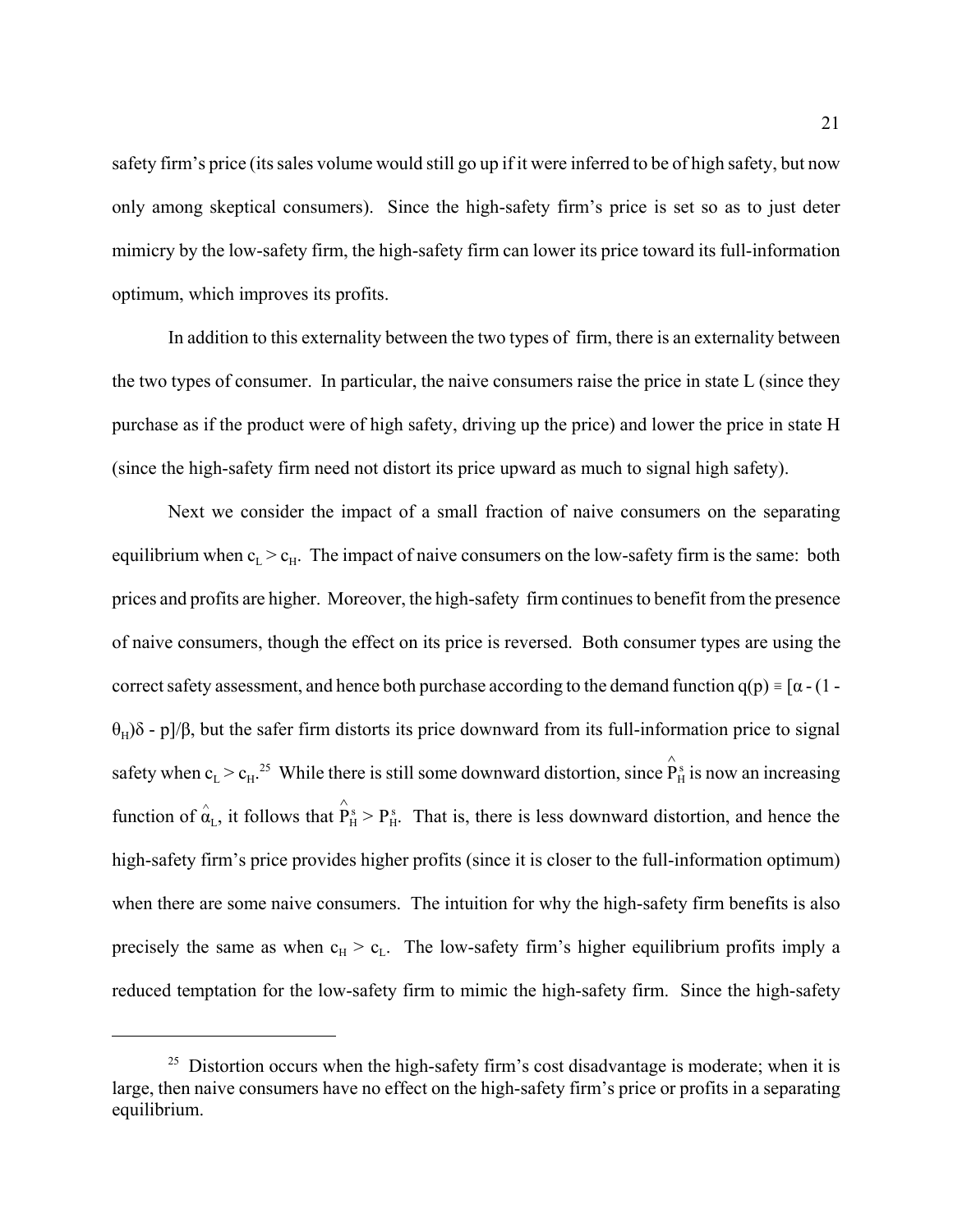firm's price is set so as to just deter mimicry by the low-safety firm, the high-safety firm can raise its price toward its full-information optimum, which improves its profits. Naive consumers now cause higher prices in both states of the world.

Finally, the effect of naive consumers on incentives for disclosure are adverse regardless of the ordering of costs. A firm producing a low-safety product would not disclose even if the cost of disclosure were zero (it prefers to milk the naive consumers), since  $\hat{\Pi}^s_L > \Pi^s_L = \Pi^f_L$ . The high-safety firm's incentive to disclose is also reduced; since  $\hat{\Pi}_{H}^{s} > \Pi_{H}^{s}$ , it follows that  $\Pi_{H}^{f}$  -  $\hat{\Pi}_{H}^{s} < \Pi_{H}^{f}$  -  $\Pi_{H}^{s}$ . Thus, one might ask whether a firm's response to consumer naivete might be to engage in more disclosure. We find that if "naivete" is interpreted as a persistent belief in high quality, then the answer is "No." Neither type of firm benefits from disabusing consumers of this form of naivete.

## 6. Summary and Conclusions

In this paper, we have considered two channels through which consumers might learn about product safety and how liability influences the use of these channels. First, a firm with private information about the safety of its good might make a credible (but costly) voluntary disclosure. If the firm does not make a voluntary disclosure, then consumers will attempt to infer safety from the product's price. We find that when the firm does not face substantial liability for a consumer's harm (which corresponds to marginal cost increasing in safety), then higher safety is signaled by a price which is distorted upward from its full-information value. Since disclosure allows the safer firm to lower its price and sell more output, it is the safer firm that will elect to disclose its safety voluntarily if the disclosure cost is not prohibitive. However, it will do so less often than would be socially optimal, since it considers only the gain in profits and not the accompanying gain in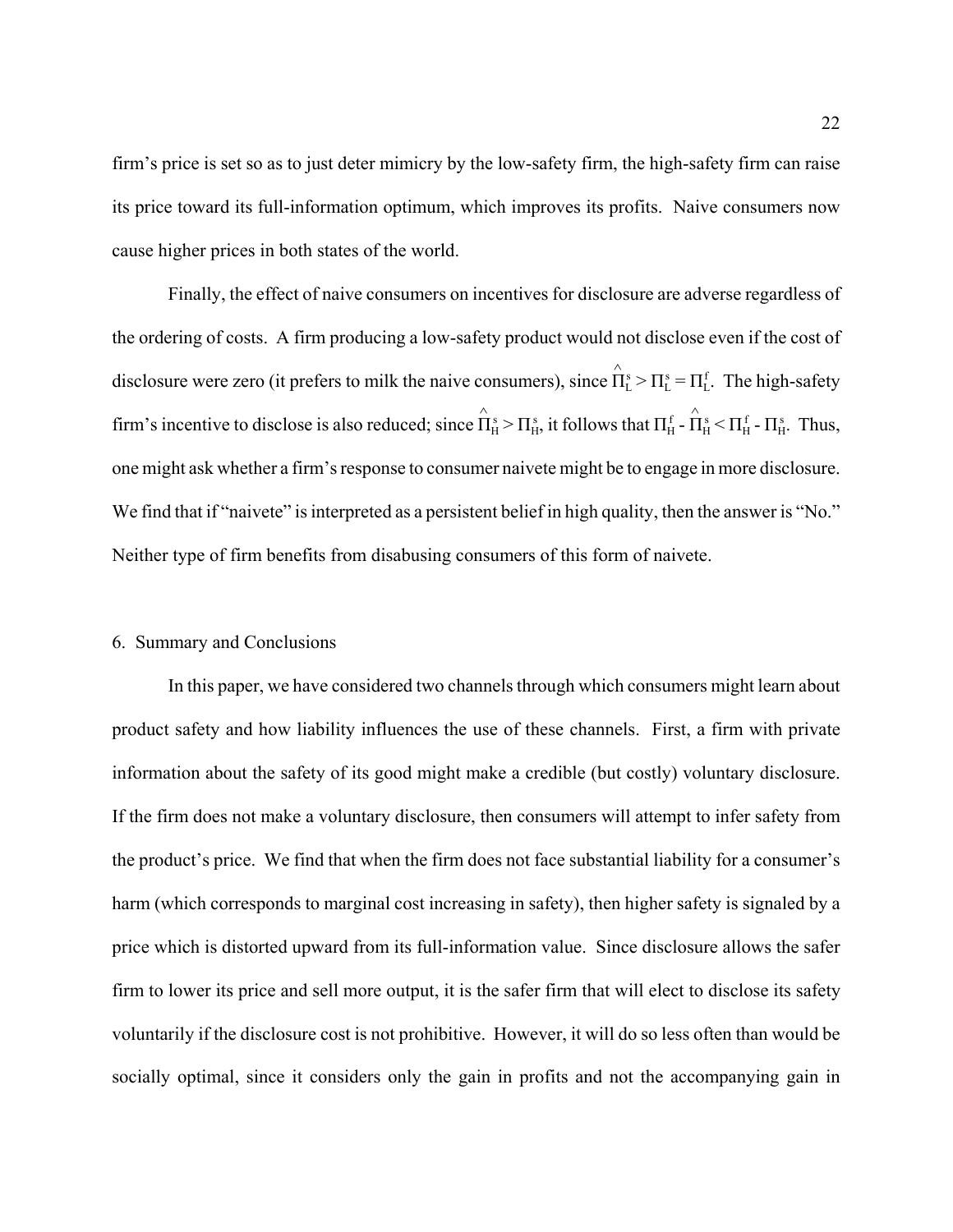consumer surplus that arises from the lower price and higher output. On the other hand, when the firm does face substantial liability for a consumer's harm (which corresponds to marginal cost decreasing in safety), then higher safety is signaled by a price which is distorted downward from its full-information value. In this case, disclosure would allow the safer firm to raise its price and sell less output, which improves its profits but reduces consumer (and total) surplus. Again, it is the safer firm that will elect to disclose its safety if the disclosure cost is not prohibitive, but now all disclosure is welfare-impairing.

We considered the possibility that some fraction of consumers may be naively optimistic (rather than skeptical), and always purchase as if the product were of high safety. This turns out to improve the profits of both low-safety and high-safety firm types. A low-safety firm is better off because naively-optimisitc consumers demand more at the same price than do skeptical consumers (who recognize that the firm's product is of low safety). A high-safety firm is better off because the improvement in low-safety profits reduces the low-safety firm's incentive to mimic the price of the high-safety firm, which allows the high-safety firm to distort its price less (either upward or downward, as dictated by the cost configuration) from its full-information price. Thus, the firm's response to naively-optimistic consumers is not to engage in greater disclosure; the low-safety firm type still has no incentive to disclosure while the high-safety firm type's incentive to disclose is reduced.

Mandatory disclosure could be beneficial in some circumstances, though they are quite limited. In part, this is because this model recognizes that information will be transmitted through the price, if not through direct disclosure. Moreover, the way the information is transmitted through signaling may be socially beneficial, as occurs when the firm distorts its price downward from its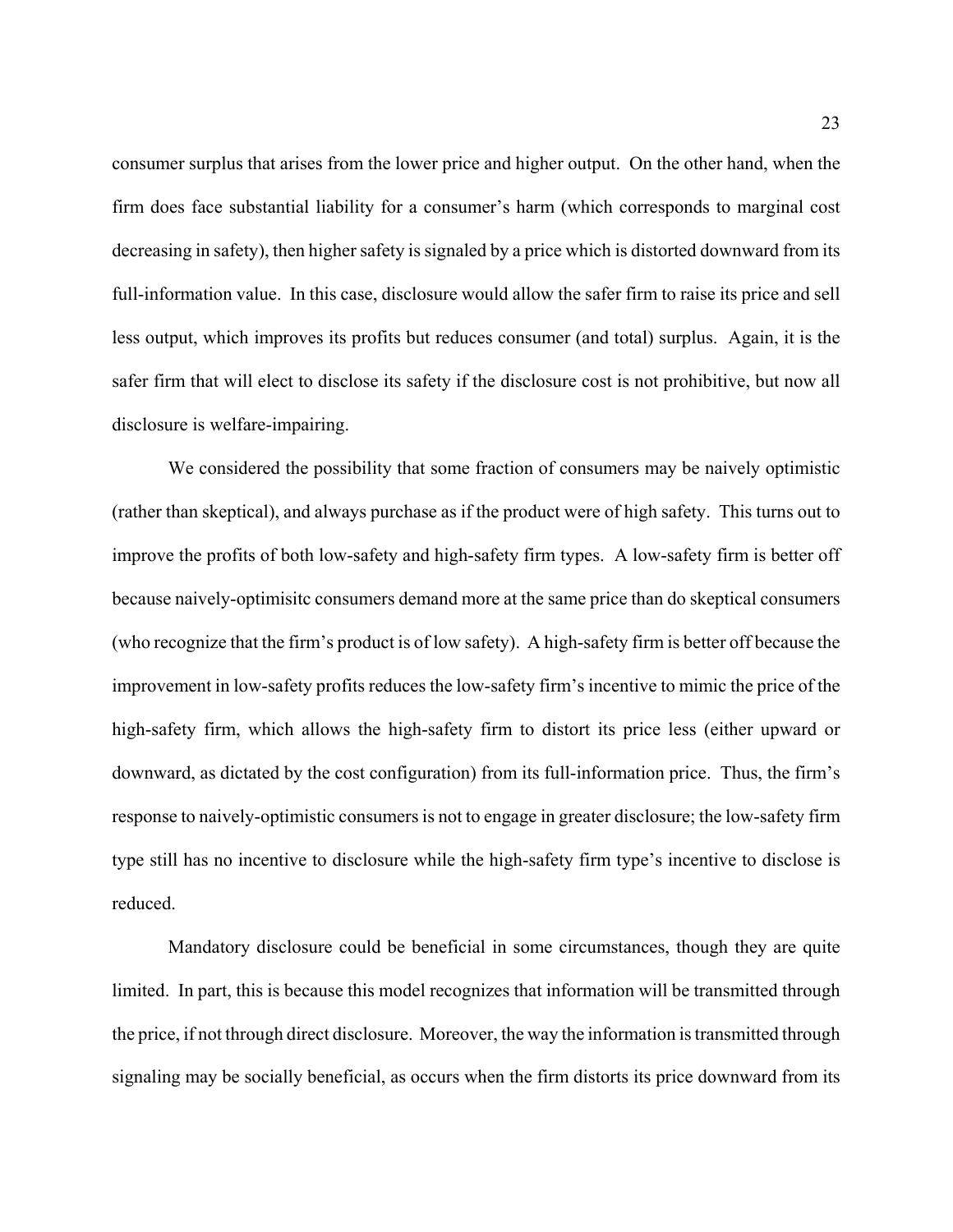full-information monopoly price. Of course, this latter result requires that the firm face substantial liability for a consumer's loss; specifically,  $\gamma > k$ . Of course, this is affected if there are imperfections in enforcement,, making the firm's loss less than γ and shifting the differential to the consumer. Examples readily come to mind: 1) failure to file; 2) problems of proving causation; and 3) difficulties in proving duty or fault; 4) and caps on damage awards. Such difficulties can shift the result to being somewhat more supportive of the circumstances that make mandatory disclosure socially desirable.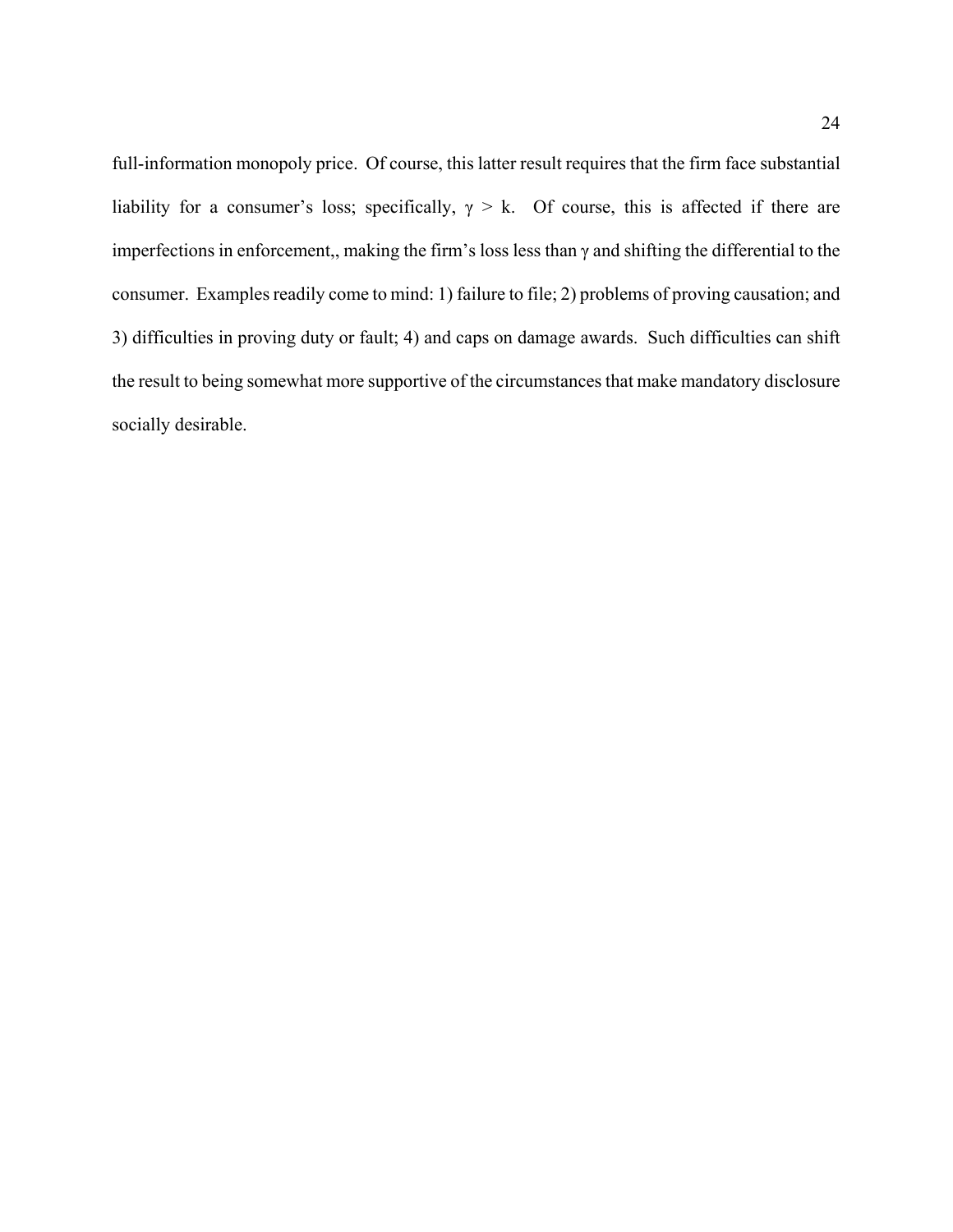## Appendix for "Products Liability, Signaling and Disclosure"

*Derivation of a unique (refined) separating signaling equilibrium when the disclosure cost is prohibitively high*

When the disclosure cost is prohibitively high, then neither firm will engage in disclosure; any information transmission will occur through signaling. As shown in the text, the payoff function  $\lim_{n \to \infty} \frac{f(n)}{n}$  incrimation durinosity with occur anongli signaling. The shown in the text, the payon ranchors  $θ<sub>i</sub>, θ̂) = (p - c<sub>i</sub>)(α - (1 - θ)δ - p)/β.$ 

When neither firm type discloses its safety, consumers will look to the price for information about safety. We first note that no firm type would distort its price away from its full-information price in order to be taken as an L-type firm. Hence, in a separating equilibrium, the L-type firm will charge  $P_L^s = P_L^f = (\alpha_L + c_L)/2$  and receive its full-information profits  $\Pi_L^s = \Pi_L^f = (\alpha_L - c_L)^2/4\beta$ . However, the H-type firm is willing to distort its price (at least to some extent) in order to be taken as an H-type firm. If an H-type firm is to use its price to signal high safety, it must charge a price  $P_H^s$  such that:

(1) the H-type firm prefers to charge  $P_H^s$  and be taken as an H-type firm rather than to charge any other price (and perhaps to be taken as an L-type firm); and

(2) the L-type firm would not find it profitable to mimic this price, even if by doing so it would be taken as an H-type firm.

First, consider condition (1). If the H-type firm allows itself to be taken as an L-type firm, its best price is the one that maximizes  $\pi(p, \theta_H, \theta_L)$ . That is, the firm will charge  $\rho_{HL} \equiv (\alpha_L + c_H)/2$ and receive profits of  $\Pi_{HL} = (\alpha_L - c_H)^2/4\beta$ . Thus, the incentive compatibility condition (ICH) implies:

$$
(P_{\rm H}^{\rm s}\text{-}c_{\rm H})(\alpha_{\rm H}\text{-}P_{\rm H}^{\rm s})/\beta\geq(\alpha_{\rm L}\text{-}c_{\rm H})^2/4\beta,
$$

which is satisfied for all

$$
P_H^s \in A = [a_1, a_2] = [.5(\alpha_H + c_H - \{(a_H - c_H)^2 - (\alpha_L - c_H)^2\}^{1/2}), .5(\alpha_H + c_H + \{(a_H - c_H)^2 - (\alpha_L - c_H)^2\}^{1/2})].
$$

Note that the H-type firm's full information price is given by  $P_H^f = (\alpha_H + c_H)/2$  and that  $P_H^f \in [a_1, a_2]$ .

Next, consider condition (2). If the L-type firm were to charge the price  $P_H^s$  and it was therefore inferred to be of type H, it would obtain profits of  $\Pi_{LH} = (P_H^s - c_L)(\alpha_H - P_H^s)/\beta$ . Thus, the incentive compatibility condition (ICL) implies:

$$
(\alpha\cdot(1-\theta_L)\delta\cdot c_L)^2/4\beta\geq (P^{\,s}_H\cdot c_L)(\alpha\cdot(1-\theta_H)\delta\cdot P^{\,s}_H)/\beta,
$$

which is satisfied for all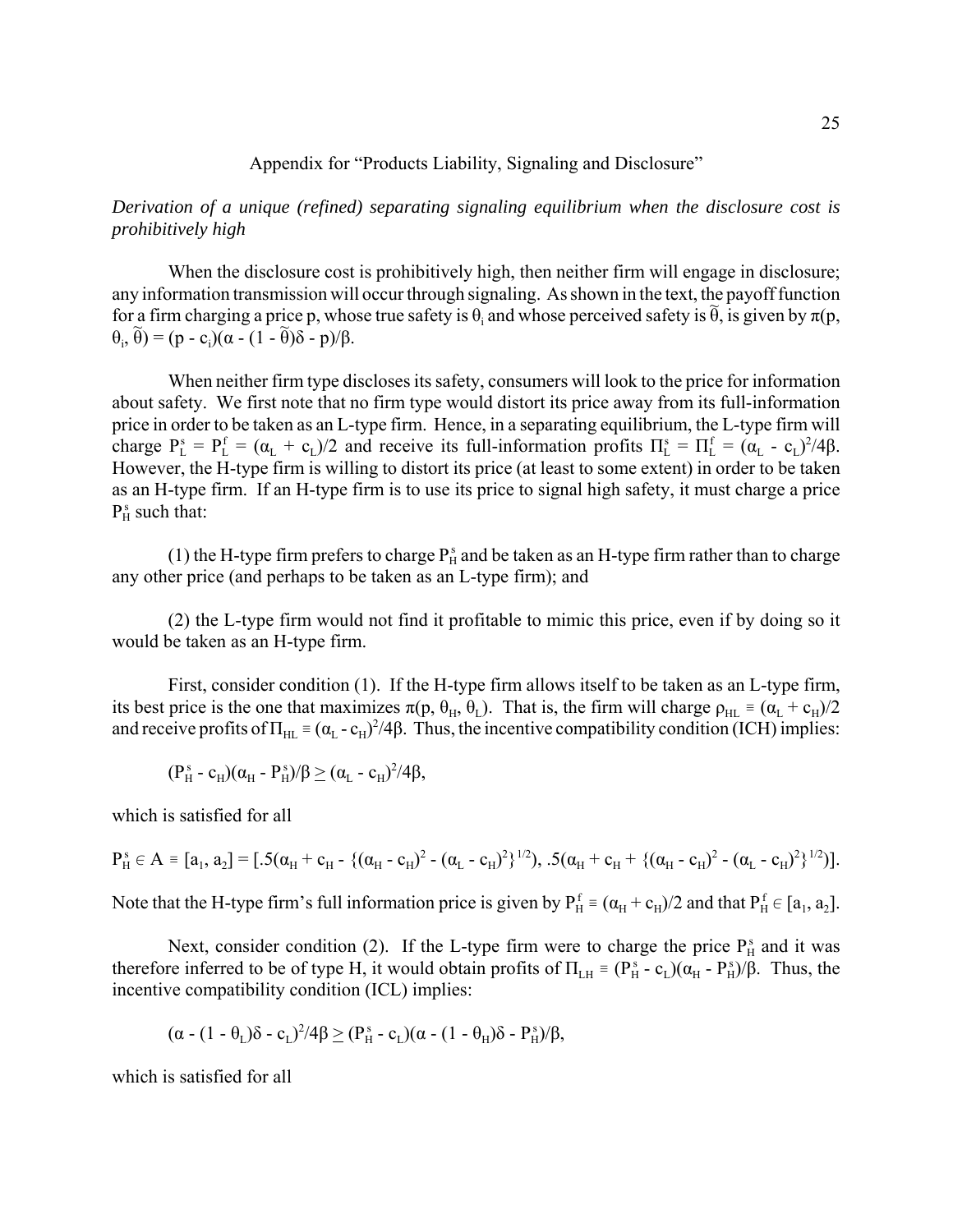$$
P_H^s \notin B \equiv (b_1, b_2) = [.5(\alpha_H + c_L - \{(\alpha_H - c_L)^2 - (\alpha_L - c_L)^2\}^{1/2}), .5(\alpha_H + c_L + \{(\alpha_H - c_L)^2 - (\alpha_L - c_L)^2\}^{1/2})].
$$

Thus, any price belonging to the set A but not the set B provides a separating equilibrium price for the H-type firm. Each of these equilibria is supported by consumer beliefs that interpret any other price as coming from an L-type firm. The Intuitive Criterion (Cho and Kreps, 1987) argues that such beliefs are unreasonable, since no L-type would choose such a price even if it would be inferred to be an H-type; rather, consumers should infer that such prices are associated with an H-type firm. Under these reasonable beliefs, the H-type firm would select the price that sacrifices the least profit relative to the full-information benchmark.

The following functions and their properties will be used in the proofs of two lemmas. Let  $g(c) = .5(\alpha_H + c - {(\alpha_H - c)^2 - (\alpha_L - c)^2})^{1/2})$ . Since  $\alpha_H > \alpha_L > 0$ , it follows that  $g'(c) > 0$ . Let  $h(c) =$ .5( $\alpha_H$  + c + {( $\alpha_H$  - c)<sup>2</sup> - ( $\alpha_L$  - c)<sup>2</sup>}<sup>1/2</sup>). Under the maintained assumption that  $\alpha_L$  > max{c<sub>H</sub>, c<sub>L</sub>} (Assumption 2), it follows that  $h'(c) > 0$ .

<u>Lemma 1</u>. If  $c_H > c_L$ , then (i)  $b_1 < a_1$  and (ii)  $a_2 > b_2 > P_H^f$ .

<u>Proof of Lemma 1</u>. Assume that  $c_H > c_L$ . (i) Note that  $b_1 = g(c_L)$  and  $a_1 = g(c_H)$ . Since  $g'(c) > 0$ , it follows that  $b_1 < a_1$ . (ii) To see that the first inequality holds, note that  $b_2 = h(c_1)$  and  $a_2 = h(c_H)$ . Since h'(c) > 0, it follows that  $a_2 > b_2$ . The second inequality also holds, under the maintained assumptions that  $\alpha_H - c_H > \alpha_L - c_L$  and  $\alpha_L > \max\{c_H, c_L\}$  (Assumptions 1 and 2, resp.). QED

Lemma 1 (along with the fact that  $P_H^f \in [a_1, a_2]$ ) provides a complete ordering of the five prices, demonstrating that the set of prices in A but <u>not</u> in B =  $[b_2, a_2]$  when  $c_H > c_L$ . The implication of Lemma 1 is that, although a price  $P_H^s < b_1$  would deter mimicry, the H-type would prefer to allow itself to be taken as an L-type rather than use such a  $P_H^s$  to signal its true type (H). On the other hand, there is an interval of prices  $[b_2, a_2]$ , all of which involve pricing above the H-type's full-information price, that both deter mimicry by type L and are preferable for H to allowing itself to be taken for an L-type. Thus, when  $c_H > c_L$ , the H-type will signal high safety by distorting its price upward (relative to full information). The price that conveys this signal with the least distortion (and thus sacrifices the least profit) is  $P_H^s = b_2$ .

Lemma 2. If  $c_L > c_H$ , then (i)  $b_2 > a_2$ ; (ii)  $a_1 < b_1$ ; and (iii)  $b_1$  ( $\lt = \gt) P_H^f$  as ( $c_L - c_H$ )<sup>2</sup> ( $\lt = \gt)$ ) ( $\alpha_H$ - $\alpha_{\text{L}}$ )( $\alpha_{\text{H}}$  +  $\alpha_{\text{L}}$  - 2c<sub>L</sub>).

<u>Proof of Lemma 2</u>. Assume that  $c_L > c_H$ . (i) Note that  $b_2 = h(c_L)$ ,  $a_2 = h(c_H)$ , and recall that  $h'(c)$ 0. Since  $c_L > c_H$ , it follows that  $b_2 > a_2$ . (ii) Note that  $b_1 = g(c_L)$ ,  $a_1 = g(c_H)$ , and recall that  $g'(c)$ 0. Since  $c_L > c_H$ , it follows that  $b_1 > a_1$ . (iii) This follows directly from comparing the two expressions. QED

Lemma 2 (along with the fact that  $P_H^f \in [a_1, a_2]$ ) provides a complete ordering of the five prices, demonstrating that the set of prices in A but <u>not</u> in  $B = [a_1, b_1]$  when  $c_H > c_L$ . The implication of Lemma 1 is that, although a price  $P_H^s > b_2$  would deter mimicry, the H-type would prefer to allow itself to be taken as an L-type rather than use such a  $P_H^s$  to signal its true type (H). On the other hand,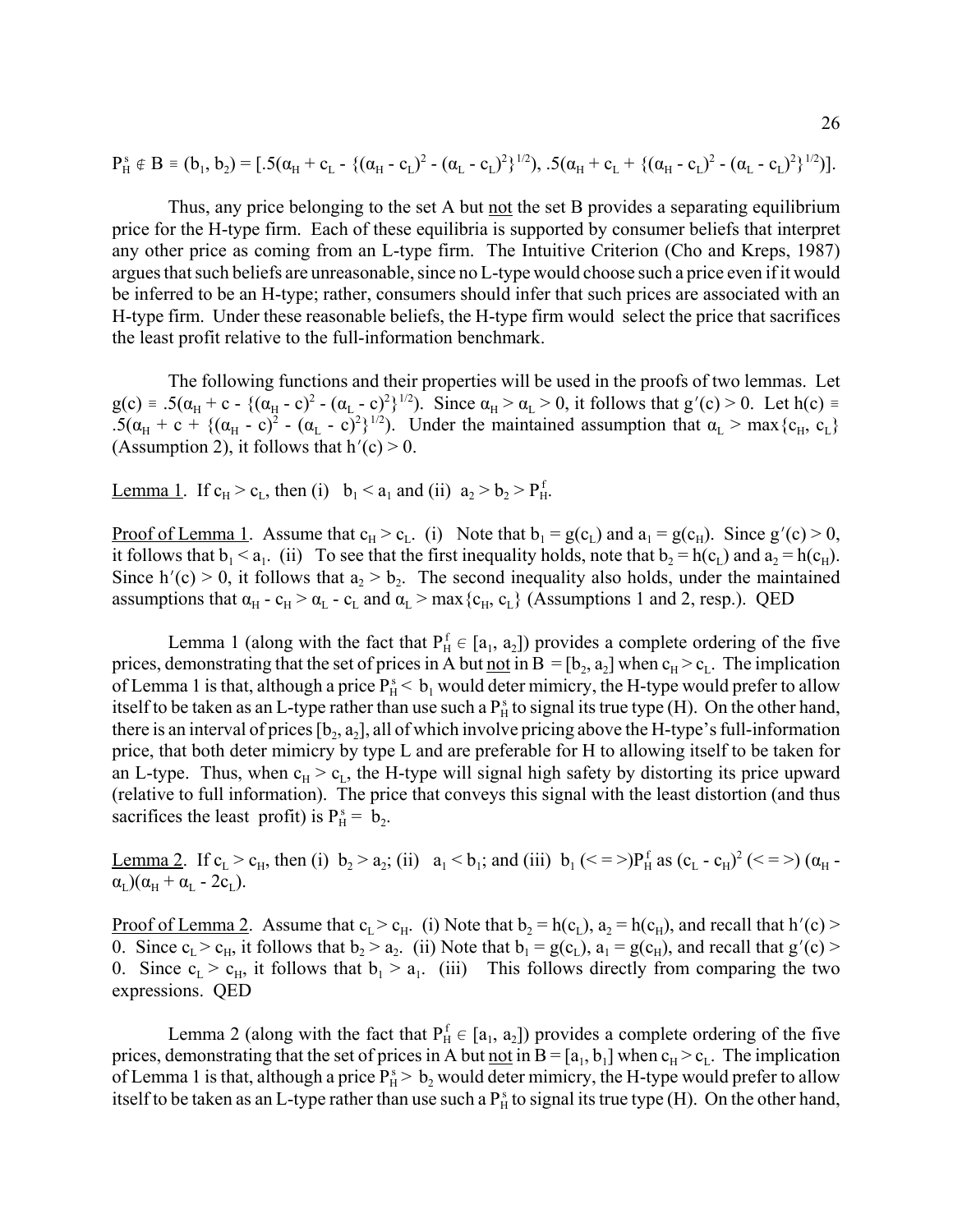there is an interval of prices  $[a_1, b_1]$ , that both deter mimicry by type L and are preferable for H to allowing itself to be taken for an L-type.

As can be seen from part (iii), when c<sub>L</sub> - c<sub>H</sub> is "moderate," then  $b_1 < P_H^f$  and hence  $P_H^f$  cannot be used to signal high safety; the H-type firm must signal high safety by distorting its price downward (relative to full information). To get an idea of what it means for  $c<sub>L</sub>$  -  $c<sub>H</sub>$  to be "moderate," note that if the H-type firm's full-information price is higher than that of the L-type firm - that is, if  $P_H^f = (\alpha_H + c_H)/2 > (\alpha_L + c_L)/2 = P_L^f$  – then  $c_L$  -  $c_H < \alpha_H$  -  $\alpha_L$  and  $c_L$  -  $c_H < \alpha_H + \alpha_L$  -  $2c_L$ , which ensures that  $b_1 < P_H^f$ . In order to have  $b_1 > P_H^f$ , so that the H-type firm can signal with its fullinformation price,  $c_L$  must be "large" relative to  $c_H$ . Again, the Intuitive Criterion selects from the interval  $[a_1, b_1]$  the price that sacrifices the least profit (relative to full information), and hence  $P_H^s$  $=$  min {b<sub>1</sub>, P<sub>H</sub>}.

Finally, it is straightforward to verify that  $P_H^s \in (c_H, \alpha_H)$  under the maintained assumptions that  $\alpha_H$  -  $\alpha_L > c_H$  -  $c_L$  and  $\alpha_L > max\{c_H, c_L\}$  (Assumptions1 and 2, resp.); thus, both the equilibrium price-cost margin and output are positive for the H-type firm. Since the L-type firm uses its fullinformation price, its equilibrium price-cost margin and output are also positive.

## *Characterization of pooling equilibria and elimination via refinement*

In this section we first characterize a pooling equilibrium, in which both firms charge the same price, denoted  $P^P$ . We then argue that no such equilibrium survives refinement using the Intuitive Criterion.

If both firms charge the same price  $P^P$ , then consumers believe that the firm is of type H with probability  $\lambda$ , in which case they demand  $(\alpha_H - P^P)/\beta$  units, and of type L with probability l -  $\lambda$ , in which case they demand  $(\alpha_L - P^P)/\beta$  units. Let  $\overline{\alpha} = \lambda \alpha_H + (1 - \lambda) \alpha_L$ . Then both firms expect to sell  $(\bar{\alpha} - P^P)/\beta$  units if they charge the price  $P^P$ . Both firms will pool at a price  $P^P$  if the following incentive compatibility constraints hold:

i) 
$$
(P^P - c_H)(\overline{\alpha} - P^P)/\beta \ge \max_p (p - c_H)(\alpha_L - p)/\beta
$$
 and ii)  $(P^P - c_L)(\overline{\alpha} - P^P)/\beta \ge \max_p (p - c_L)(\alpha_L - p)/\beta$ .

These inequalities indicate that both types would prefer to charge the pooling price and sell the average quantity demanded at that price, rather than deviating to any other price and being taken as an L-type firm. That is, the pooling price is supported by beliefs that assign the worst type (type L) to any price other than the pooling price. Any price  $P<sup>P</sup>$  satisfying these two inequalities provides a pooling equilibrium.

We need not actually construct a pooling equilibrium, as we need only show that if one exists, then there is a price to which the H-type firm could profitably defect and that would be unprofitable for an L-type firm, even if the consumer were to update her beliefs and infer that the signal came from an H-type firm. Thus,  $P<sup>P</sup>$  fails the Intuitive Criterion if there exists  $P^*$  such that:

$$
\text{(iii)} \quad (P^* - c_H)(\alpha_H - P^*)/\beta \geq (P^P - c_H)(\overline{\alpha} - P^P)/\beta \text{ and } \text{iv)}\ (P^* - c_L)(\alpha_H - P^*)/\beta \leq (P^P - c_L)(\overline{\alpha} - P^P)/\beta.
$$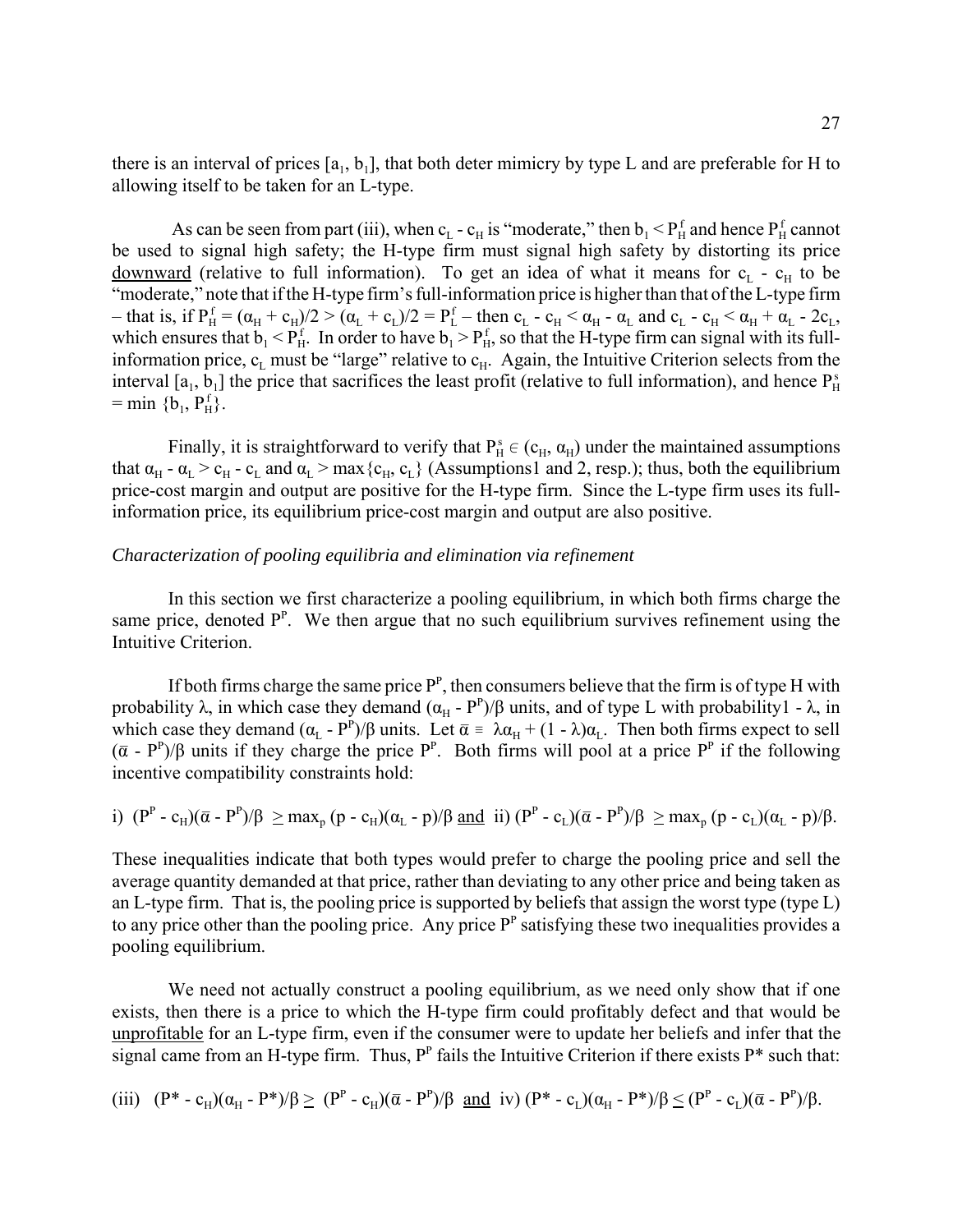In the inequalities (iii)-(iv), the left-hand-side of each inequality is the profit that would be obtained by (respectively) the H-type and L-type firms by defecting (and being taken to be an H-type firm after the consumer has updated her beliefs), while the profits from the pooling equilibrium appear on the right-hand-side.

Let us denote the roots to the equality version of inequality (iii) as  $P_{H}^-$  and  $P_{H}^+$  >  $P_{H}^-$ , and the roots to the equality version of inequality (iv) as  $P_L^-$  and  $P_L^+ > P_L^-$ . Then satisfaction of the inequalities (iii)-(iv) is equivalent to asking if there exists P\* such that  $P^* \in [P_H^-, P_H^+]$  and  $P^* \notin$  $[P_L^-, P_L^+]$ ; if so, then  $P^P$  fails the Intuitive Criterion.

The roots for the equality versions of inequalities (iii)-(iv) are given by:

$$
P_i^+ = .5(\alpha_H + c_i + \{(\alpha_H - c_i)^2 - 4(P^P - c_i)(\overline{\alpha} - P^P)\}^{1/2})
$$
  
and  

$$
P_i^- = .5(\alpha_H + c_i - \{(\alpha_H - c_i)^2 - 4(P^P - c_i)(\overline{\alpha} - P^P)\}^{1/2}), \text{ for } i = H, L.
$$

It is straightforward to show that  $P_H^+ (> = <) P_L^+$  and  $P_H^- (> = <) P_L^-$  as  $c_H(>= <) c_L$ . Thus, if  $c_H > c_L$ , then there is a non-empty interval of prices  $[\overline{P}_L^+, P_H^+]$  satisfying (iii)-(iv), and any  $P^*$  in this interval upsets the pooling equilibrium. On the other hand, if  $c_L > c_H$ , then there is a non-empty interval of prices  $[P_{H}^{-}, P_{L}^{-}]$  satisfying (iii)-(iv), and any P<sup>\*</sup> in this interval upsets the pooling equilibrium (recall that we explicitly eliminate the knife-edge case of  $c_H$  > cL, or, equivalently, k  $= \gamma$ ; see footnote 13). Thus no pooling equilibrium survives refinement.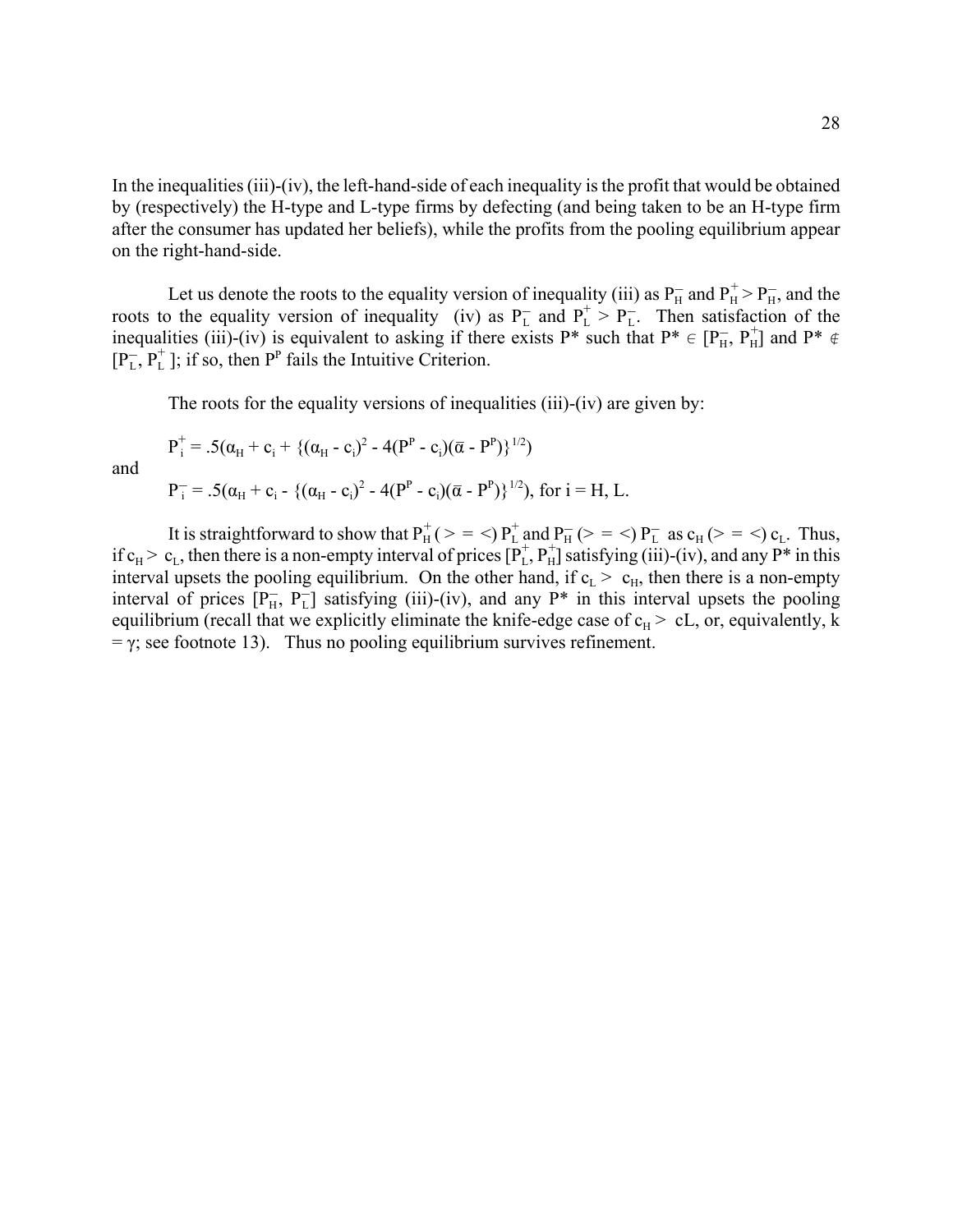## References

- Arlen, Jennifer and William Bunting. "Signaling Quality Through Renegotiable Contractual Liability," Working Paper, New York University Law School, April 2006.
- Bagwell, Kyle. "Pricing to Signal Product Line Quality," Journal of Economics and Management Strategy 1 (1992), 151-174.
- Bagwell, Kyle and Michael Riordan. "High and Declining Prices Signal Product Quality," American Economic Review 81 (1991), 224-239.
- Bester, Helmut. "Quality Uncertainty Mitigates Product Differentiation," RAND Journal of Economics 29 (1998), 828-844.
- Board, Oliver. "Competition and Disclosure," Working Paper, Department of Economics, University of Pittsburgh, November 2003.
- Cai, Hongbin, John Riley, and Lixin Ye. "Reserve Price Signaling," Journal of Economic Theory, forthcoming.
- Caldieraro, Fabio, Dongsoo Shin, and Andrew E. Stivers. "Voluntary Quality Disclosure Under Price-Signaling Competition," Working Paper, Department of Economics, Santa Clara University, January 2007.
- Cheong, Insuk and Jeong-Yoo Kim. "Costly Information Disclosure in Oligopoly," Journal of Industrial Economics 52 (2004), 121-132.
- Cho, In-Koo and David M. Kreps. "Signaling Games and Stable Equilibria," Quarterly Journal of Economics 102 (1987), 179-221.
- Daughety, Andrew F. and Jennifer F. Reinganum. "Product Safety: Liability, R&D and Signaling," American Economic Review 85 (1995), 1187-1206.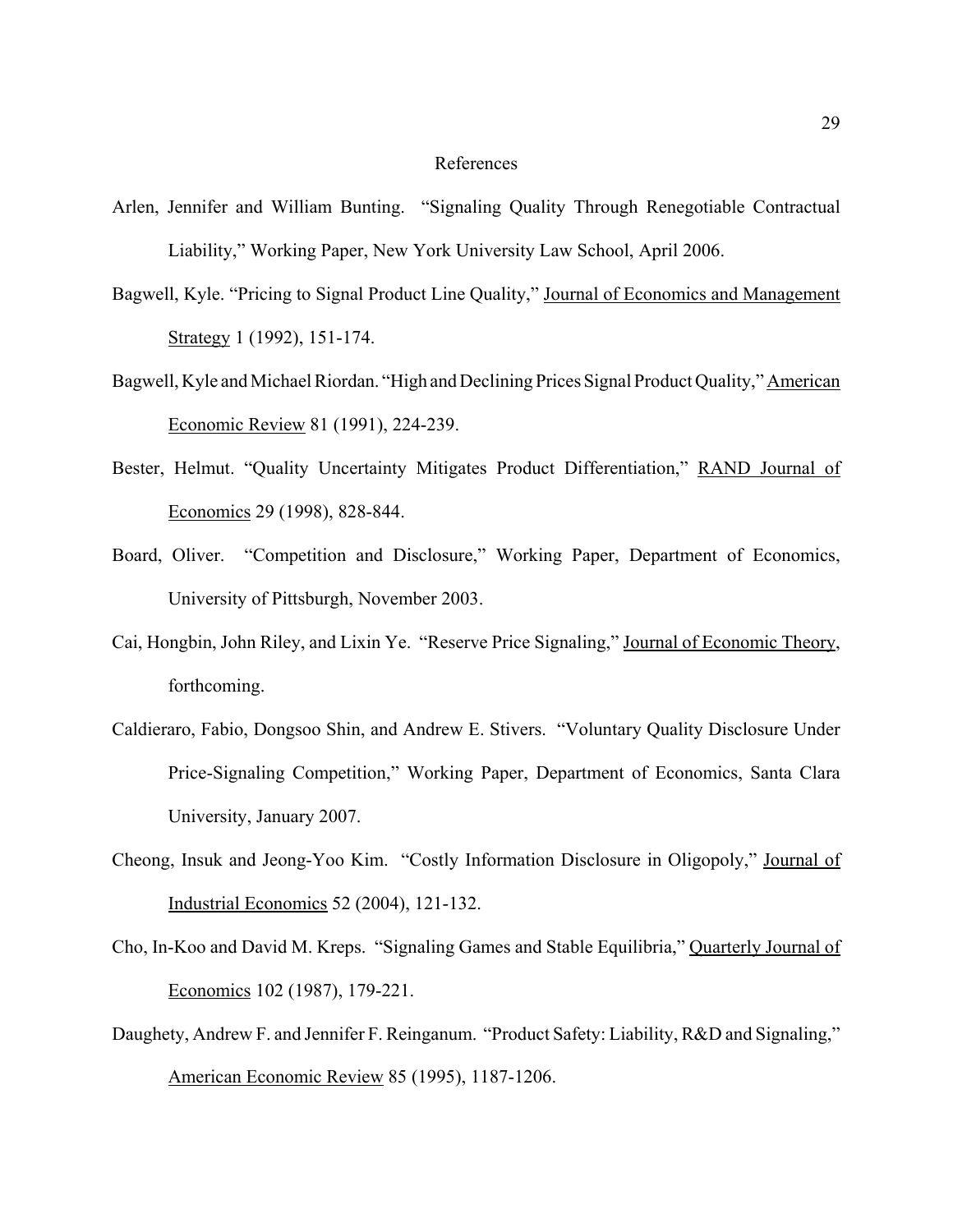- Daughety, Andrew F. and Jennifer F. Reinganum. "Secrecy and Safety," American Economic Review 95 (2005), 1074-91.
- Daughety, Andrew F. and Jennifer F. Reinganum. "Communicating Quality: A Unified Model of Disclosure and Signaling," working paper, Vanderbilt University, December 2006.
- Daughety, Andrew F. and Jennifer F. Reinganum. "Imperfect Competition and Quality Signaling," Working Paper No. 05-W20, Department of Economics, Vanderbilt University, June 2005; last revised February 2006.
- Daughety, Andrew F. and Jennifer F. Reinganum. "Competition and Confidentiality: Signaling Quality in a Duopoly When There is Universal Private Information," forthcoming, Games and Economic Behavior, 2007.
- Fluet, Claude and Paolo G. Garella. "Advertising and Prices as Signals of Quality in a Regime of Price Rivalry," International Journal of Industrial Organization 20 (2002), 907-930.
- Grossman, Sanford. "The Informational Role of Warranties and Private Disclosure about Product Quality," Journal of Law and Economics 24 (1981), 461-483.
- Hagerty, Kathleen M. and Michael J. Fishman. "Mandatory versus Voluntary Disclosure in Markets with Informed and Uninformed Customers," Journal of Law, Economics, and Organization 19 (2003), 45-63.
- Hertzendorf, Mark N. and Per Baltzer Overgaard. "Prices as Signals of Quality in Duopoly," Working Paper (2001a).
- Hertzendorf, Mark N. and Per Baltzer Overgaard. "Price Competition and Advertising Signals: Signaling by Competing Senders," Journal of Economics and Management Strategy 10 (2001b), 621-662.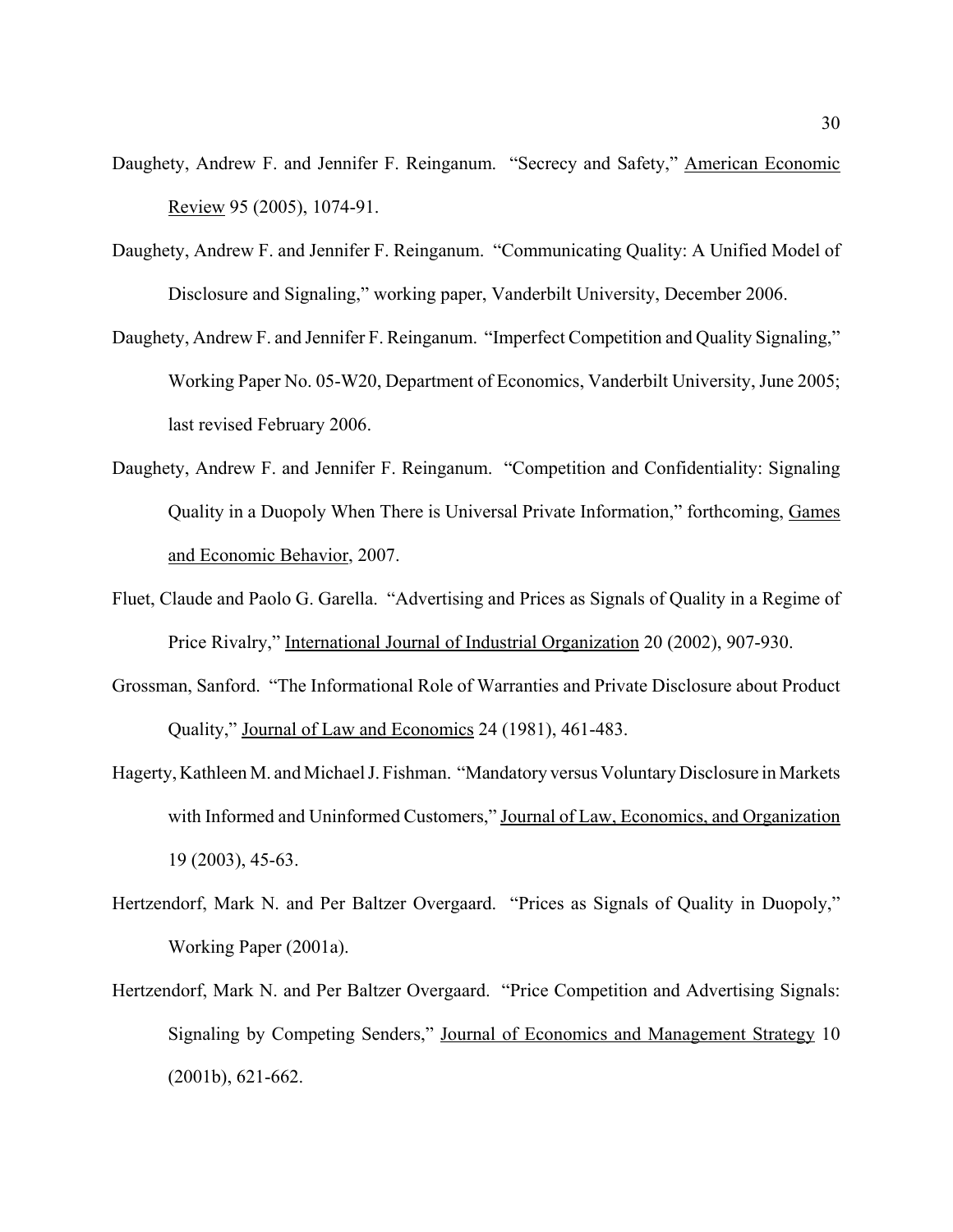- Hotz, V. Joseph and Mo Xiao. "Strategic Information Disclosure: The Case of Multi-Attribute Products with Heterogeneous Consumers," Working Paper, August 2005.
- Jovanovic, Boyan. "Truthful Disclosure of Information," Bell Journal of Economics 13 (1982), 36- 44.
- Klein, Benjamin, and Keith B. Leffler. "The Role of Market Forces in Assuring Contractual Performance," Journal of Political Economy 89 (1981), 615-641.
- Levin, Dan, James Peck and Lixin Ye. "Quality Disclosure and Competition," Working Paper, Department of Economics, Ohio State University, January 2005.
- Matthews, Steven A. and Andrew Postlewaite. "Quality Testing and Disclosure," RAND Journal of Economics 16 (1985), 328-340.
- Milgrom, Paul. "Good News and Bad News: Representation Theorems and Applications," Bell Journal of Economics 12 (1981), 380-391.
- Milgrom, Paul and John Roberts. "Price and Advertising Signals of Product Quality," Journal of Political Economy 94 (1986a), 796-821.
- Milgrom, Paul and John Roberts. "Relying on the Information of Interested Parties," RAND Journal of Economics 17 (1986b), 18-32.
- Polinsky, A. Mitchell and Steven Shavell. "Mandatory versus Voluntary Disclosure of Product Risks," Working Paper, July 2006.
- Rea, Samuel A., Jr. "Penalty Doctrine in Contract Law," in The New Palgrave Dictionary of Economics and the Law, Vol. 3, pp. 23-27, edited by Peter Newman, New York: Stockton Press, 1998.

Shavell, Steven. "Acquisition and Disclosure of Information Prior to Sale," RAND Journal of